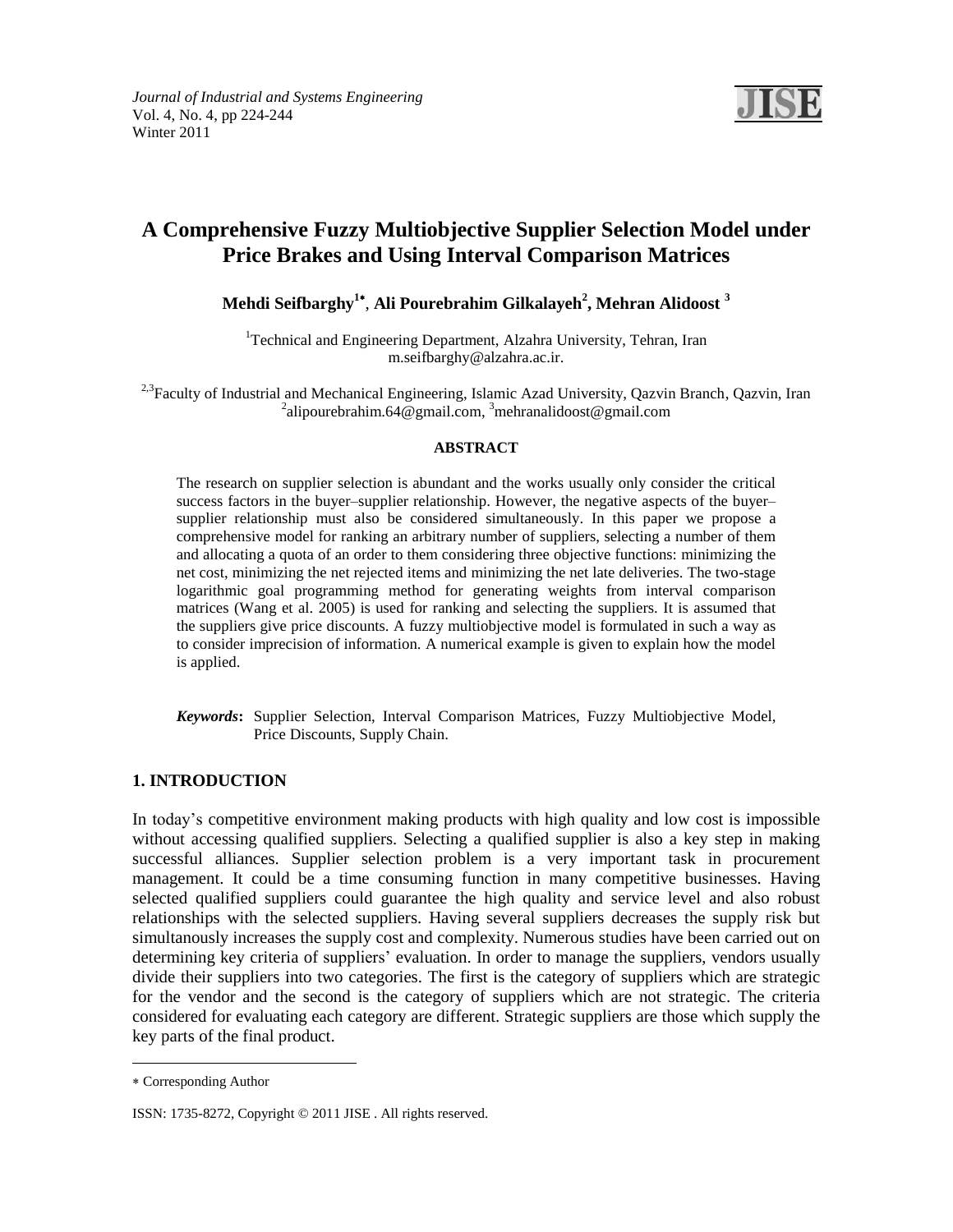Supplier evaluation and selection is a multi-criteria problem and is usually treated using Multiple Criteria Decision Making (MCDM) techniques. MCDM techniques help the Decision Maker (DM) in evaluating various suppliers subject to some criteria. Based on the purchasing conditions, the criteria might be of different importance. In many cases the suppliers offer some types of discounts and the vendor should determine the amount of purchase from each supplier. This is a Multi Objective Decision Making (MODM) problem with conflicting objectives. Supplier (vendor) selection problem has been considered as a complex problem in the literature due to several reasons (Kumar et al. 2006):

- (i) Selected vendors need to be evaluated on more than one criterion. Dickson (1966) identified criteria for vendor selection, while Dempsey (1978) describes 18 criteria. In a review of 74 articles Weber et al. (1991) concludes that by nature vendor selection is a multiple objective problem.
- (ii) Individual vendors may have different performance characteristics for different criteria.
- (iii) Constraints related to vendors' internal policy and externally imposed system constraints of the supply chain put restrictions on vendors' quota allocation, number of vendors to employ, minimum and maximum order quantities, use of minimum number of vendors, etc.
- (iv) Suppliers may impose constraints on the supplying process so as to meet their own minimum order quantities or maximum order quantities which may be based on their production capacity.
- (v) There may be time constraints on the delivery of items. Within these time constraints, some criteria supplying the items may become important, while other criteria may not be the dominant ones.

In many applications, due to incomplete information and knowledge, unquantifiable information, imprecise data, etc., a natural way for expressing preferences is interval assessments (Dopazo (2009)).

In this paper we extend Amy and Lee. I (2008) tweleve-stage model which is based on Saaty (2003, 2004) and Lee. (2009). In the addressed research a systematic simple fuzzy AHP model is proposed for ranking the suppliers and quota allocation. The extensions in this paper are: first, applying the two-stage logarithmic goal programming method for generating weights from interval comparison matrices of Wang et al. (2005) while performing the pairwise comparisons which is more practical and precise than that of Amy and Lee (2008); second, applying the fuzzy multiobjective model under price breaks (Amid et al. (2008)) for quota allocation problem which makes it possible to consider different prices of vendors for different levels in the model and also to formulate the problem as a mathematical programming with optimal solutions. In other word this paper proposes a comprehensive model for ranking an arbitrary number of suppliers, selecting a number of them and assigning a total order quantity to them considering three objective functions: minimizing the net cost, minimizing the net rejected items and minimizing the net late deliveries. The two-stage logarithmic goal programming method for generating weights from interval comparison matrices (Wang et al. 2005) is used for ranking and selecting the suppliers. It is assumed that the suppliers give price discounts. A fuzzy multiobjective model is formulated in such a way as to consider imprecision of information. A numerical example is given to explain how the model is applied.

The paper is structures as follows: Section 2 gives a brief literature review. In Section 3, we review the concept of the interval comparisons and the degree of preferences. Section 4 gives the proposed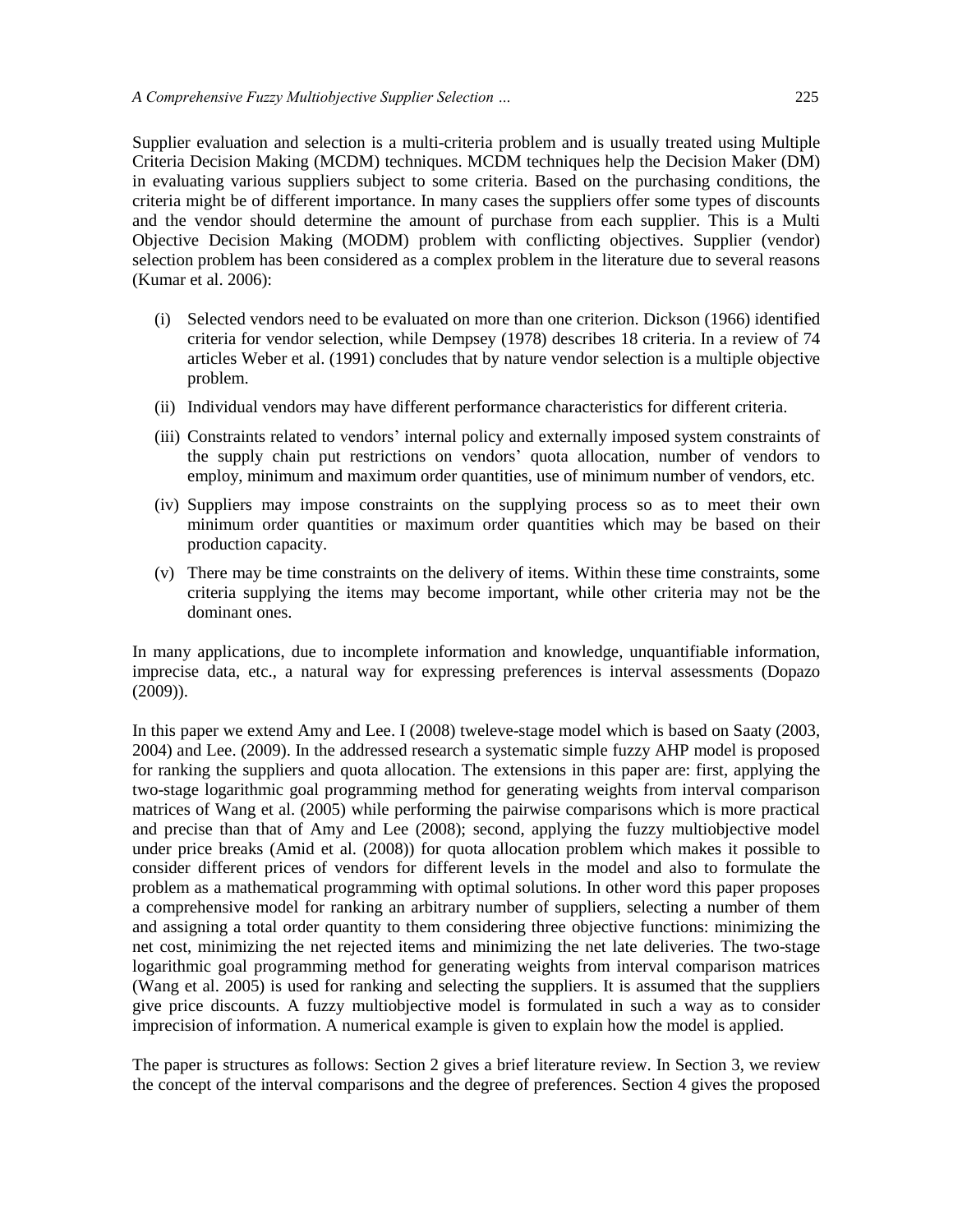model for supplier selection and quota allocation. In Ssection 5 a case study is solved based on the proposed model and the paper is concluded in Section 6 with conlusion and further research.

### **2. LITERATURE REVIEW**

In this section we first review researches devoted to proposing criteria on vendor selection, then we review mathematical programming models which mostly emphasize on quota allocation to selected vendors and finally we review one of the major techniques used in this paper titled "interval comparison matrices" while ranking the vendors in order to select the qualified ones.

Until recent years, the literature on vendor selection had been mainly qualitative and focused primarily on methodological aspects. Selecting qualified suppliers, [Geringer](../../../../../AppData/Local/AppData/Local%20Settings/Temporary%20Internet%20Files/Content.IE5/ATO14HLR/p%20env001.doc) (1988) introduced some criteria such as financial assets, managerial experience and access to markets, and the partner's national culture, past experience, size and structure. Lewis (1990) proposed a qualitative approach to model the supply chain partner selection problem. Several criteria were suggested, such as value added to products, operations and technologies strengthening and improvement in market access to evaluate suppliers. Lorange et al. (1992) developed a two-stage supply chain selection approach. The first stage is to evaluate the matching degree with candidate partners. The second stage is to analyze the market potential, main competitors and the worst-case scenarios simulation after the relationship formation. Narasimahn (1983), Nydick and Hill (1992) and Partovi et al. (1989) were the earliest researches which adopted Analytic Hierarchy Process (AHP) for supplier selection problems. The major reasons for applying AHP are its capability of handling both qualitative and quantitative criteria and being easily understood and applied by people. Mikhailov (2002) presented a fuzzy approach for partnership selection problem in the formation of virtual enterprises. Lin and Chen (2004) identified 183 decision attributes for evaluating candidate supply chain alliances for general industries.These attributes are further categorized such as finance, human resource management, industrial characteristics, knowledge/technology acquiring and management, marketing, organizational competitiveness, product development, production, and logistics management, and relationship building.

Mathematical Programming (MP) models on supplier (vendor) selection problem can be subdivided into Linear Programming (LP), Mixed Integer Programming (MIP), and goal programming/Multi-Objective Programming (MOP). Some researches which use MP models are reviewed in Muralidharan et al. (2002), Weber et al. (1998) and Weber and Desai (1996). Kaslingam and Lee (1996) developed an MIP model to select suppliers and to determine order quantities with the objective of minimizing total supplying costs which include purchasing and transportation costs. Weber and Current (1993) introduced an MOP for selecting suppliers and determining order quantities considering multiple conflicting criteria. Weber and Desai (1996) applied Data Envelopment Analysis (DEA) in supplier evaluation for an individual product and discussed the advantages of applying DEA. Ghodsypour and O'Brien (1998) proposed an integrated method which used AHP and LP to choose the best supplier and to assign the optimum order quantity among selected suppliers. Weber et al. (1998) combined MOP and DEA to evaluate suppliers.

Hong, Park, Jang, and Rho (2005) proposed a mathematical programming model which considers the change in supply capabilities and customer needs over a period of time, the model not only can maximize revenue but also can satisfy customer needs.

Liu and Hai (2005) proposed a method which combined AHP and DEA for selecting suppliers. Kumar et al. (2004) formulated a vendor selection problem as a fuzzy mixed integer goal programming model which included three primary objectives, minimizing the net cost, minimizing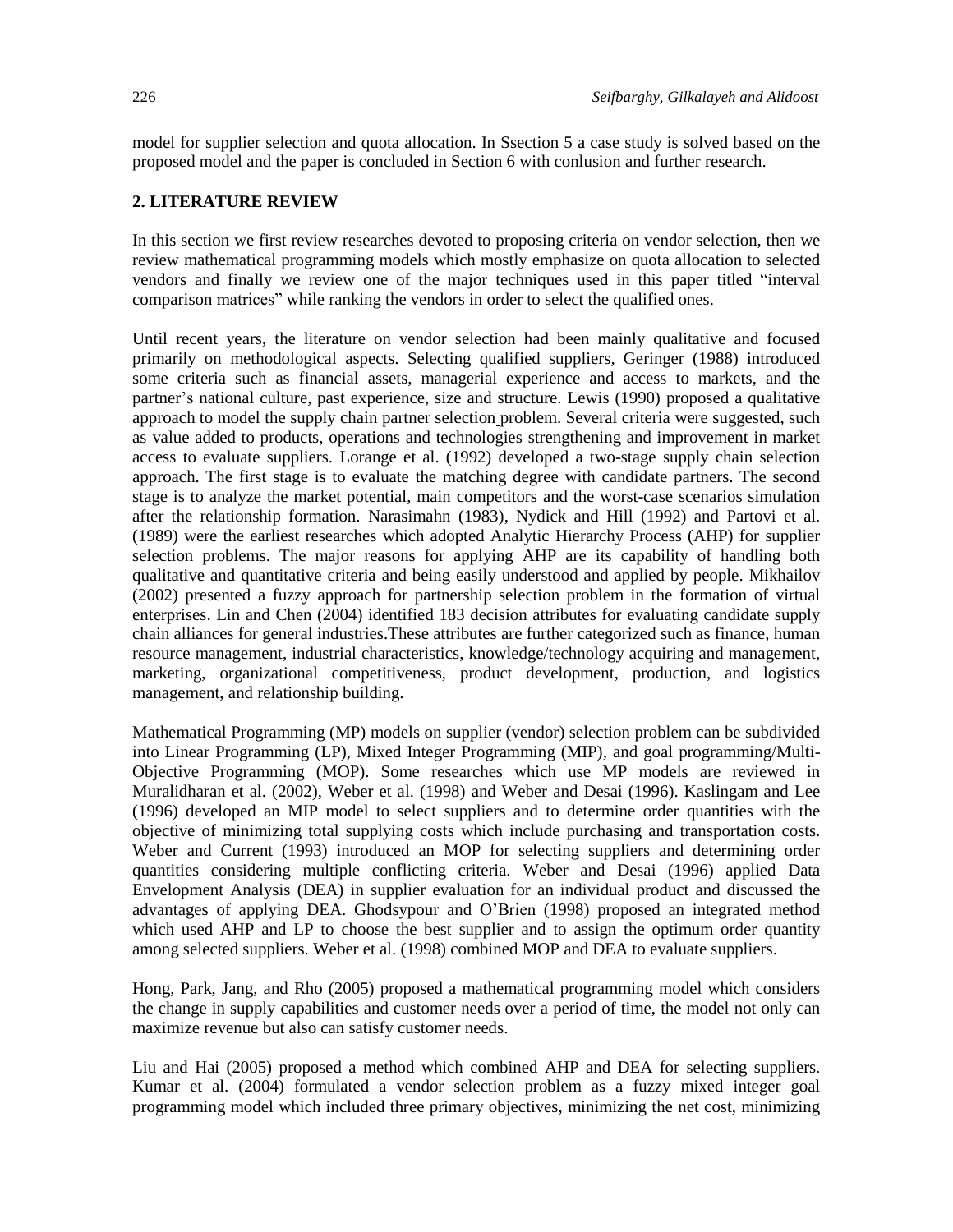the net rejections and minimizing the net late deliveries subject to constraints including buyer's demand, vendors' capacity, vendors' quota flexibility, purchase value of items and budget allocation to individual vendor. Kumar et al. (2006) further developed a fuzzy multi-objective integer programming approach for vendor selection problem in a supply chain. Amid et al. (2006) also formulated a supplier selection problem in a supply chain by establishing a fuzzy multiobjective linear model applying an asymmetric fuzzy-decisionmaking technique. Wu et al. (2010) proposed a fuzzy multi-objective programming model to decide on supplier selection in a three level supply chain. They considered risk factors and used simulated historical quantitative and qualitative data. They proposed a possibility approach to solve this model. Ravindran et al. (2010) developed multicriteria supplier selection models incorporating supplier risk and applied them to a global company. For solving this problem, they first reduced a large set of initial suppliers to a smaller set of manageable suppliers using various multi-objective ranking methods. Then, they allocated order quantities among the short listed suppliers using a multi-objective optimisation model.

The interval comparison matrix has been of great attention in the recent researches. Van Laarhoven and Pedryce (1983) considered treating elements in a comparison matrix as fuzzy numbers having triangular membership functions and employed the logarithmic least-squares method to generate fuzzy weights. Buckley (1985) extended the method to trapezoidal membership functions and hierarchical analysis. Boender et al. (1989) found a fallacy in the normalization procedure of Van Laarhoven and Pedryce's method for generating fuzzy weights and subsequently modified the method. Xu and Zhai (1996) discussed the problem of extracting fuzzy weights from a fuzzy judgment matrix as well as using the logarithmic least-squares method based on a distance definition in a fuzzy judgment space. Xu (2000) used the same distance definition to develop a fuzzy least-squares priority method. Leung and Cao (2000) proposed a fuzzy consistency definition considering a tolerance deviation and determined fuzzy local and global weights using the extension principle. Buckley et al. (2001) directly fuzzified Saaty's original procedure of computing weights in hierarchical analysis to get fuzzy weights in the fuzzy hierarchical analysis. Csutora and Buckley (2001) presented a Lambda–Max method to find fuzzy weights. Wang and chin (2006) proposed an eigenvector method (EM) to generate interval or fuzzy weight estimation from an interval or fuzzy comparison matrix, which differed from Csutora and Buckley's Lambda-Max method in several aspects. First, the proposed EM produced a normalized interval or fuzzy eigenvector weight estimation through the solution of a linear programming model. Second, the EM directly solved the principal right eigenvector of an interval or fuzzy comparison matrix. Finally, the Lambda-Max method applied the principal right eigenvector of a crisp comparison matrix to determine the final interval weights. Dopazo et al.(2007) focued on the problem of learning the overall preference weights of a set of alternatives from the (possibly conflicting) uncertain and imprecise information given by a group of experts into the form of interval pairwise comparison matrices and proposed a two-stage method in a distance-based framework, where the impact of the data certainty degree was captured.

Saaty and Vargas (1987) proposed interval judgments for AHP method as a way to model subjective uncertainty and used a Monte Carlo simulation approach to find out weight intervals from interval comparison matrices. They also pointed out difficulties in using this approach. Arbel (1989, 1991) interpreted interval judgments as linear constraints on local priorities and formulated the prioritization process as a LP model. Kress (1991) found that Arbel's method is ineffective for inconsistent interval comparison matrices because no feasible region exists in such circumstances. Salo and Hämäläinen (1992, 1995) extended Arbel's approach to hierarchical structures. Their method found the maximum and minimum feasible values for all interval priorities and incorporated the resulting intervals into further synthesis of global interval priorities. Arbel and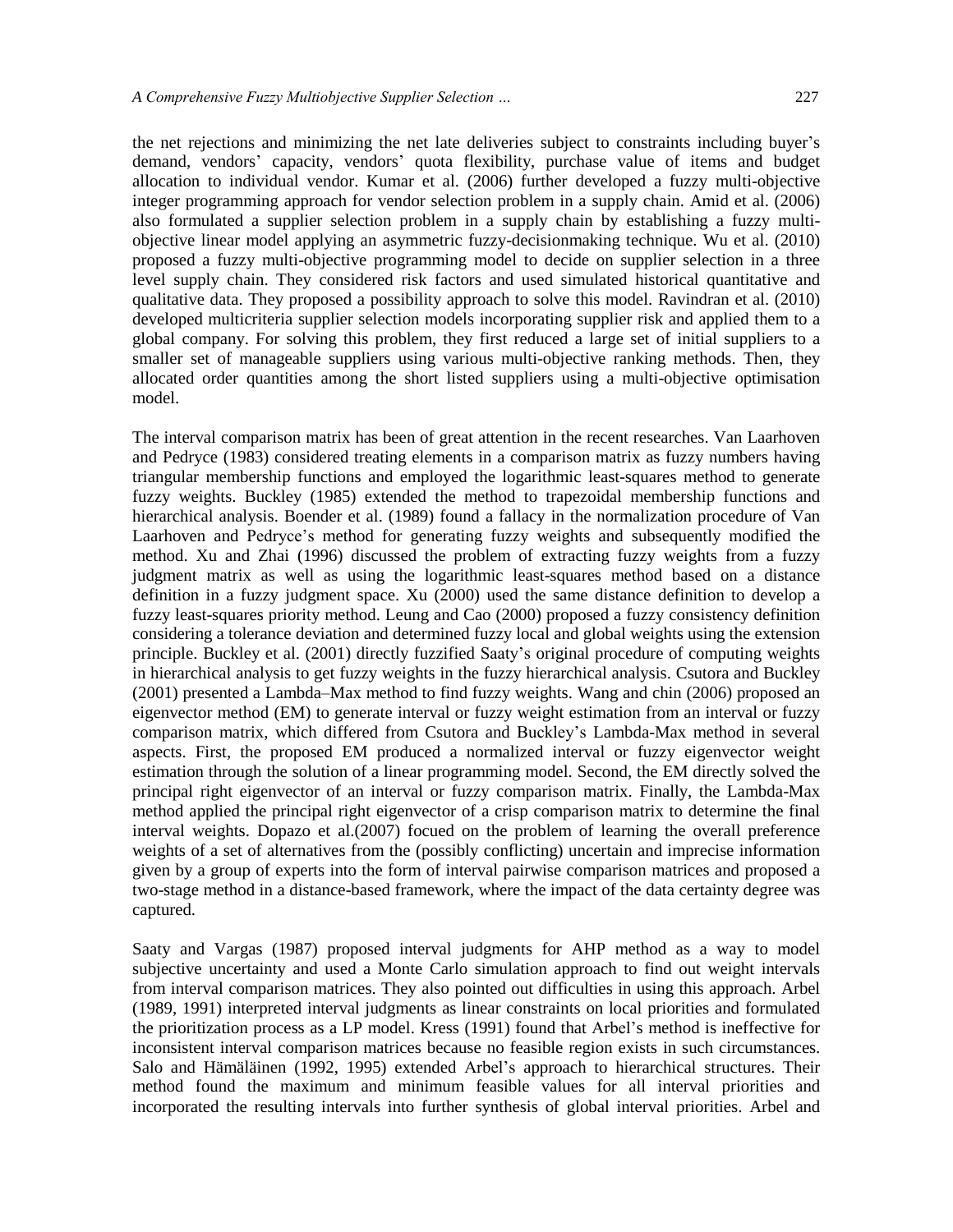Vargas (1990, 1993) formulated the hierarchical problem as a nonlinear programming model in which all local priorities in a hierarchy are included as decision variables and also established a connection between Monte Carlo simulation and Arbel's LP approach. Moreno-Jiménez (1993) studied the probability distribution of possible rankings of the alternatives in an interval comparison matrix of size  $n = 2$  or 3. Islame et al. (1997) used a Lexicographic Goal Programming (LGP) technique to find out weights from inconsistent interval comparison matrices and explored its properties and advantages as a weight estimation technique. Haines (1998) proposed a statistical approach to extract preferences from interval comparison matrices. Two specific distributions on a feasible region were examined and the mean of the distributions was used as a basis for assessment and ranking. Mikhailov (2002, 2003, 2004) developed a Fuzzy Preference Programming (FPP) method to derive crisp preferences from interval or fuzzy comparison matrices and extended the method to the case of group decision making. Dopazo and Ruiz (2009) developed methods for the estimation of punctual priority weights from interval pairwise comparison matrices given by a group of experts. The development of the addressed methods relied on *l <sup>p</sup>* -distances to measure the distance between the preference information given by the experts and its normative prototype. Then a minimization problem in the *l <sup>p</sup>* -distance under some constraints was obtained. The proposed

approach became operational using an interval goal programming formulation. Conde and Paz Rivera (2010) proposed a decision making model to assess a finite number of alternatives according to interval judgement matrix. They analyzed the problem of determination of an efficient solution using a multi-objective optimization problem.

The literature review shows that only Monte Carlo simulation, LGP and FPP methods could be used to generate weights from both consistent and inconsistent interval comparison matrices. All the other existing methods mentioned above are only applicable to consistent interval comparison matrices. As pointed out by Saaty and Vargas (1987), Monte Carlo simulation is rather complicated and time consuming in computation. Since the number of simulations is always limited, the accuracy of the resultant priority intervals may not be satisfactory. In general, weight intervals generated by Monte Carlo simulations are narrower than the real priority intervals. Although Islame et al's LGP and Mikhailov's FPP methods can both be used to generate weights from inconsistent interval comparison matrices, the former is defective in theory because using the upper or lower triangular judgments of an interval comparison matrix could always lead to different priority rankings, the latter requires the DM to predetermine the values of all tolerance parameters and both methods can only generate a crisp set of priorities in the presence of inconsistency. Since judgments in an interval comparison matrix are imprecise, it is more natural and logical generating an interval weight vector than generating an exact priority vector that is only a point estimate. However, how to generate a valid estimate for weighs in the presence of inconsistent interval comparison matrices and how to develop an effective method that is applicable to both consistent and inconsistent interval comparison matrices still remains unsolved.

### **3. THE INTERVAL COMPARISON MATRICE AND DEGREE OF PREFERENCES**

Suppose the decision maker provides interval judgments instead of precise judgments for a pairwise comparison. For example, it could be judged that criterion *i* is between  $l_{ij}$  and  $u_{ij}$  times as important as criterion *j* with  $l_{ij}$  and  $u_{ij}$  being nonnegative real numbers and  $l_{ij} \le u_{ij}$ . Then, an interval comparison matrix can be represented by (Wang et al. 2005):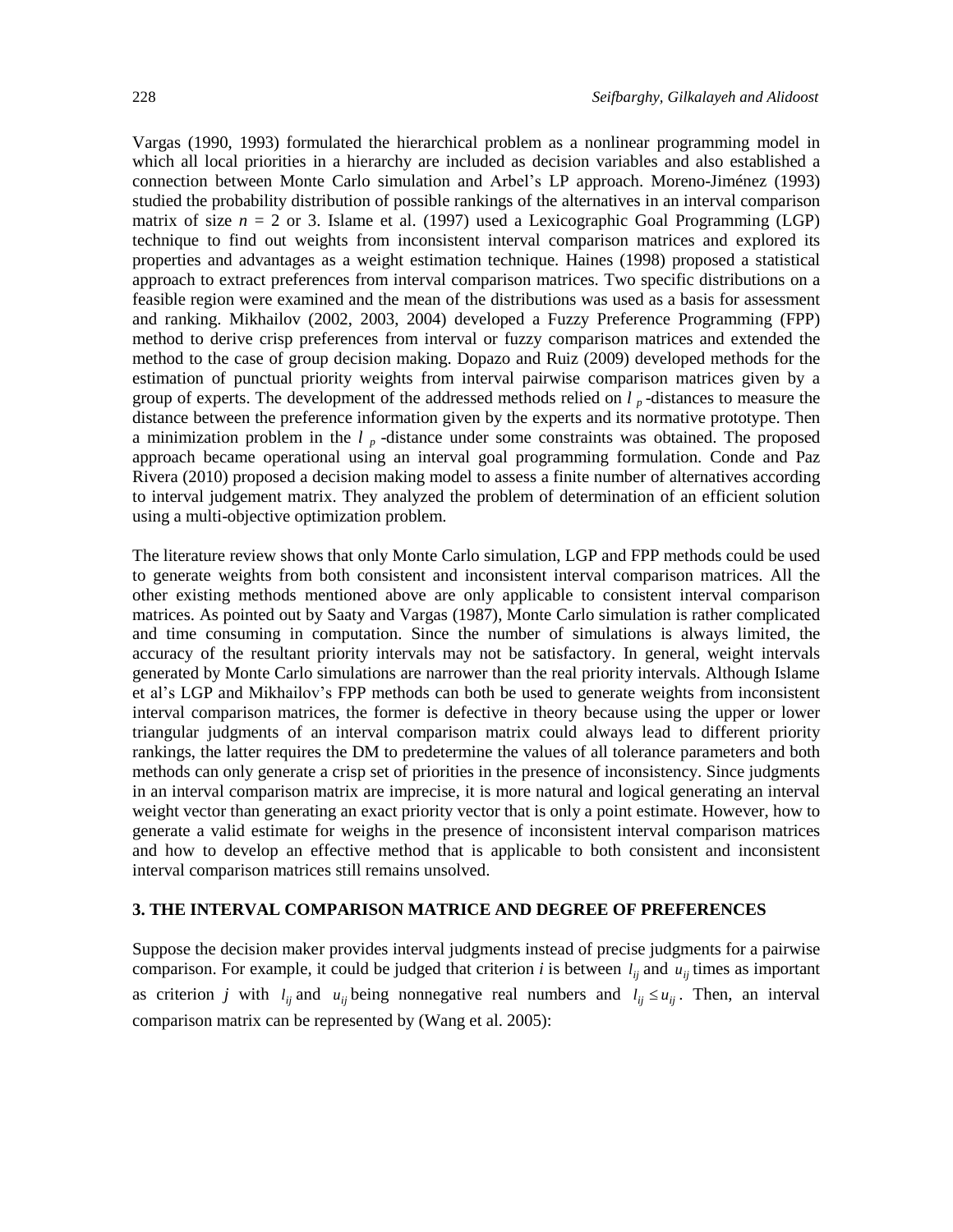*A Comprehensive Fuzzy Multiobjective Supplier Selection …* 229

$$
A = (a_{ij})_{n \times n} = \begin{bmatrix} 1 & [l_{12}, u_{12}] & \cdots & [l_{1n}, u_{1n}] \\ [l_{21}, u_{21}] & 1 & \cdots & [l_{2n}, u_{2n}] \\ \vdots & \vdots & \vdots & \vdots \\ [l_{n1}, u_{n1}] & [l_{n2}, u_{n2}] & \cdots & 1 \end{bmatrix}
$$
 (1)

where  $l_{ij} = 1/u_{ij}$  and  $u_{ij} = 1/l_{ij}$  and  $l_{ij} \le a_{ij} \le u_{ij}$ .

The matrix could be the interval comparison matrix of some criteria or alternatives. Wang et al. (2005) gives the definition of consistent and inconsistent interval comparison matrix and after giving some theorems and proofs, concludes that the weights of each criterion *i*, assuming the matrix to be the interval comparison of criteria, namely  $[w_i^l \ w_i^u]$  is obtained from solving the following mathematical programming ((2)-(8)).  $w_i^l$  is obtained from the objectice function while minimizing it and  $w_i^u$  is obtained from the objective function while maximizing the objective function.

$$
\text{Min}/\text{Max} \quad \text{ln}w_i = x_i - y_i \tag{2}
$$

Subject to

Subject to  
\n
$$
x_i - y_i - x_j + y_j + p_{ij} \ge \ln l_{ij}, \quad i = 1, ..., n-1, \quad j = i+1, ..., n,
$$
\n(3)

$$
x_{i} - y_{i} - x_{j} + y_{j} + p_{ij} \ge \ln l_{ij}, \quad i = 1,...,n-1, \quad j = i+1,...,n,
$$
  
\n
$$
x_{i} - y_{i} - x_{j} + y_{j} - q_{ij} \le \ln u_{ij}, \quad i = 1,...,n-1, \quad j = i+1,...,n,
$$
  
\n(4)

$$
\sum_{i=1}^{n} (x_i - y_i) = 0,\tag{5}
$$

$$
\sum_{i=1}^{n-1} \sum_{j=i+1}^{n} (p_{ij} + q_{ij}) = J^*,
$$
\n(6)

$$
i=1 \ j=i+1
$$
  
 $x_i, y_i \ge 0, \qquad x_i y_i = 0, \qquad i=1,...,n,$  (7)

$$
x_i, y_i \ge 0, \t x_i y_i = 0, \t i = 1,...,n,
$$
  
\n
$$
p_{ij}, q_{ij} \ge 0, \t p_{ij} q_{ij} = 0, \t i = 1,...,n-1, \t j = i+1,...,n.
$$
\n(7)

Where  $J^*$  is the optimium value of the following mathematical programming objective function.

Min 
$$
J = \sum_{i=1}^{n-1} \sum_{j=i+1}^{n} (p_{ij} + q_{ij})
$$
 (9)

Subject to

$$
e^{i=1 j=i+1}
$$
  
Subject to  

$$
x_i - y_i - x_j + y_j + p_{ij} \ge \ln l_{ij}, \quad i = 1, \dots, n-1, \quad j = i+1, \dots, n,
$$
 (10)

$$
x_{i} - y_{i} - x_{j} + y_{j} + p_{ij} \ge \ln l_{ij}, \quad i = 1, \dots, n-1, \quad j = i+1, \dots, n,
$$
  
\n
$$
x_{i} - y_{i} - x_{j} + y_{j} - q_{ij} \le \ln u_{ij}, \quad i = 1, \dots, n-1, \quad j = i+1, \dots, n,
$$
  
\n(11)

$$
\sum_{i=1}^{n} (x_i - y_i) = 0,\tag{12}
$$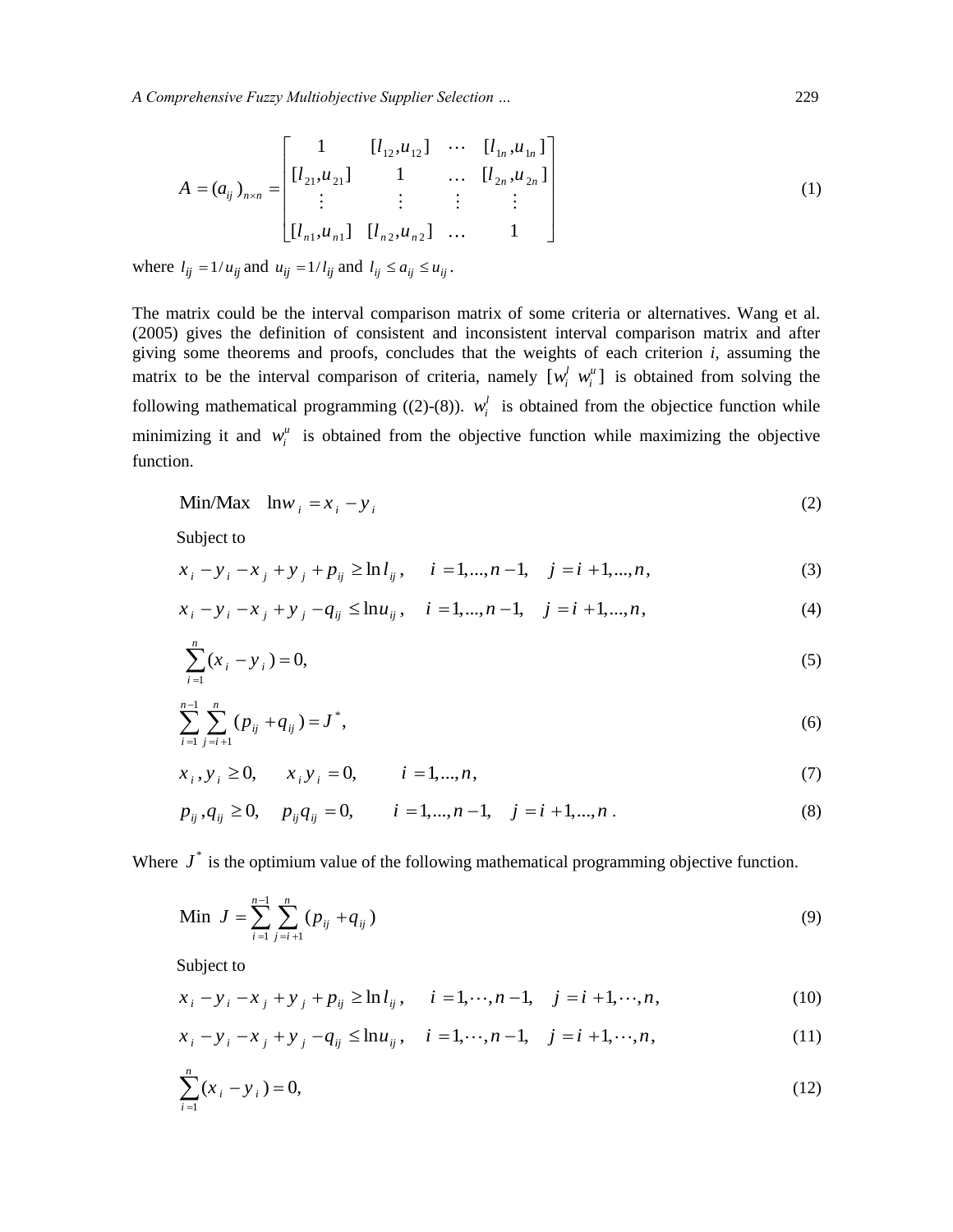230 *Seifbarghy, Gilkalayeh and Alidoost*

$$
x_i, y_i \ge 0, \t x_i y_i = 0, \t i = 1, \dots, n,
$$
\t(13)

$$
x_i, y_i \ge 0, \t x_i y_i = 0, \t i = 1, \dots, n,
$$
  
\n
$$
p_{ij}, q_{ij} \ge 0, \t p_{ij} q_{ij} = 0, \t i = 1, \dots, n-1, \t j = i+1, \dots, n
$$
\n(13)

If the matrix *A* to be the interval comparison matrix of the alternatives, the same procedure as (2)- (14) should be done to obtain  $[w_{ij}^l w_{ij}^u]$  which is the interval weight of each alternative *j* with respect to the criterion  $i$  ( $i = 1,...,n$  and  $j = 1,...,m$ )

Let  $a = [a_1, a_2]$  and  $b = [b_1, b_2]$  be two interval weights, Wang et al. (2005) also defines the degree of preference of an over b as (15) and inversely the degree of preference of b over a as (16). The

degree of preference is referred to the degree of one interval weight being greater than another.  
\n
$$
P(a > b) = \frac{\max(0, a_2 - b_1) - \max(0, a_1 - b_2)}{(a_2 - a_1) + (b_2 - b_1)}
$$
\n(15)

$$
(a_2 - a_1) + (b_2 - b_1)
$$
  

$$
P(b > a) = \frac{\max(0, b_2 - a_1) - \max(0, b_1 - a_2)}{(a_2 - a_1) + (b_2 - b_1)}
$$
 (16)

### **4. MODEL PRESENTATION**

A two-phase model is proposed in order to ranking and selecting the qualified suppliers and allocating quota to each supplier. The reason why using the proposed method is the hierarchical structure of the problem as well as the differences in the expert's judjments. At the first phase the regular comparison matrices are converted to the interval comparison matrices and then using the two-stage logarithmic goal programming method of Wang et al. (2005), the criteria and their subcriteria are weighted and the alternatives are ranked respect to the criteria. At the second phase the quota of each supplier is determined considering the fuzzy demand constraint and the three fuzzy objectives regarding to cost, rejected items and delayed deliveries. It should be noted that each supplier has a few discount points which is considered in the proposed model. The addressed phases are explained in details.

### *Phase 1: Ranking and selecting the qualified suppliers*

1. Form a committee of experts in the industry and define the supplier selection problem.

2. Make a hierarchy of benefits, costs, opportunities and threats using the experts. Determine the criteria and subcriteria for each and complete the hierarchy. The lowest level of the hierarchy should include the alternatives which are suppliers here.

3. Perform the pairwise comparisons for the criteria, subcriteria and alternatives using the experts.

4. Form the interval comparison matrices. In this step having gathered the experts' judgments, the upper and lower bounds of the interval are equal to the maximum and the minimum amounts of the judgments. For example if there is considered three experts with given numbers of 2, 2 and 3 in a pairwise comparison of two items, the lower and bounds of the interval are equal to 2 and 3 respectively.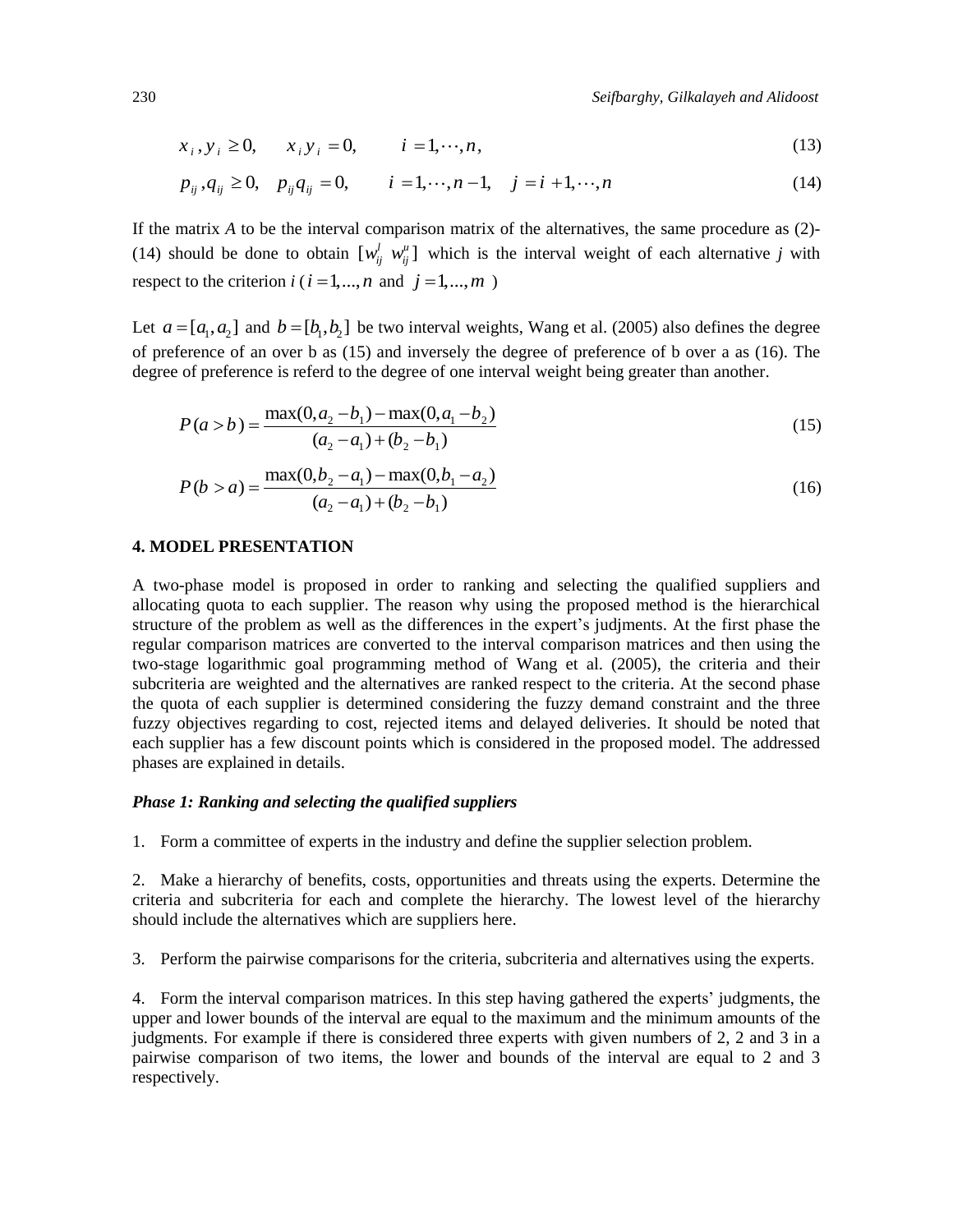5. Consider the consistency of the interval comparison matrices. This is done by solving the mathematical programming model proposed by Wang et al. (2005) which is given as (9)-(14). If the objective function value becomes zero the corresponding interval comparison matrice is consistent otherwise it is inconsistent however (9)-(14) tries to minimize the inconsistency…. In (9)-(14)  $p_{ij}$  and  $q_{ij}$  are both nonnegative real numbers, but only one of them can be positive since  $p_{ij}$ .  $q_{ij} = 0$ . For consistent judgments, both  $p_{ij}$  and  $q_{ij}$  are zero and  $J = 0$ . In the presence of inconsistent judgments, only one of  $p_{ij}$  and  $q_{ij}$  may be unequal to zero. (9)-(14) holds for both consistent and inconsistent judgments. It is desirable that the deviation variables  $p_{ij}$  and  $q_{ij}$  are kept to be as small as possible, which means to minimize the inconsistency of interval comparison matrices. The optimal value of the objective function is named  $J^*$ .

6. Calculate the interval weights of criteria, subcriteria and alternatives. In this step we may come across two cases: The first one is that the corresponding matrix is inconsistent which means  $J^* \neq 0$ . In order to find the interval weights as mentioned in Section 3, we solve the mathematical programming model as (2)-(8). The second one is that the corresponding matrix is consistent which means  $J^* = 0$ . In this case the as Wang et al. (2005) the following mathematical programming model should be solved..

$$
\text{Min/Max} \quad \text{ln}w_i = x_i - y_i \tag{17}
$$

Subject to

Subject to  
\n
$$
x_{i} - y_{i} - x_{j} + y_{j} \ge \ln l_{ij}, \quad i = 1, \dots, n-1, \quad j = i+1, \dots, n,
$$
\n
$$
x_{i} - y_{i} - x_{j} + y_{j} \le \ln u_{ij}, \quad i = 1, \dots, n-1, \quad j = i+1, \dots, n,
$$
\n(19)

$$
x_i - y_i - x_j + y_j \leq \ln u_{ij}, \quad i = 1, \dots, n-1, \quad j = i+1, \dots, n,
$$
\n(19)

$$
\sum_{i=1}^{n} (x_i - y_i) = 0,\tag{20}
$$

$$
\overline{i=1}
$$
  
 $x_i, y_i \ge 0$ ,  $x_i y_i = 0$ ,  $i = 1, \dots, n$ . (21)

7. Calculate the ultimate weights of the criteria, subcriteria and alternatives. As Wang et al. (2005) suppose interval weights for upper-level criteria and lower-level alternatives have all been obtained, as shown in Table 1, where  $[w_i^l w_i^u]$  is the interval weight of criterion  $j$   $(j = 1, \ldots, m)$  and  $[w_{ij}^L, w_{ij}^U]$  is the interval weight of alternative  $A_i$  with respect to the criterion  $j$  ( $i = 1, \ldots, n; j = 1, \ldots$ *. ,m*).

Table 1 Synthesis of interval weights

|                | Criterion 1            | Criterion 2            | $\cdots$ | Criterion m                          |                          |
|----------------|------------------------|------------------------|----------|--------------------------------------|--------------------------|
| Choices        | $[w_1^L, w_1^U]$       | $[w_2^L, w_2^U]$       | $\cdots$ | $\left[w_m^L, w_m^U\right]$          | <b>Composit Weights</b>  |
| A <sub>1</sub> | $[w_{11}^L, w_{11}^U]$ | $[w_{12}^L, w_{12}^U]$ | $\cdots$ | $[w_{1m}^L, w_{1m}^U]$               | $[w_{A}^{L}, w_{A}^{U}]$ |
| A <sub>2</sub> | $[w_{21}^L, w_{21}^U]$ | $[w_{22}^L, w_{22}^U]$ | $\cdots$ | $[w_{\text{Y}m}^L, w_{\text{Y}m}^U]$ | $[w_{A_2}^L, w_{A_2}^U]$ |
|                |                        |                        | $\cdots$ |                                      |                          |
|                | $[w_{n1}^L, w_{n1}^U]$ | $[w_{n2}^L, w_{n2}^U]$ | $\cdots$ | $\left[w_{nm}^L, w_{nm}^U\right]$    | $[w_{A_n}^L, w_{A_n}^U]$ |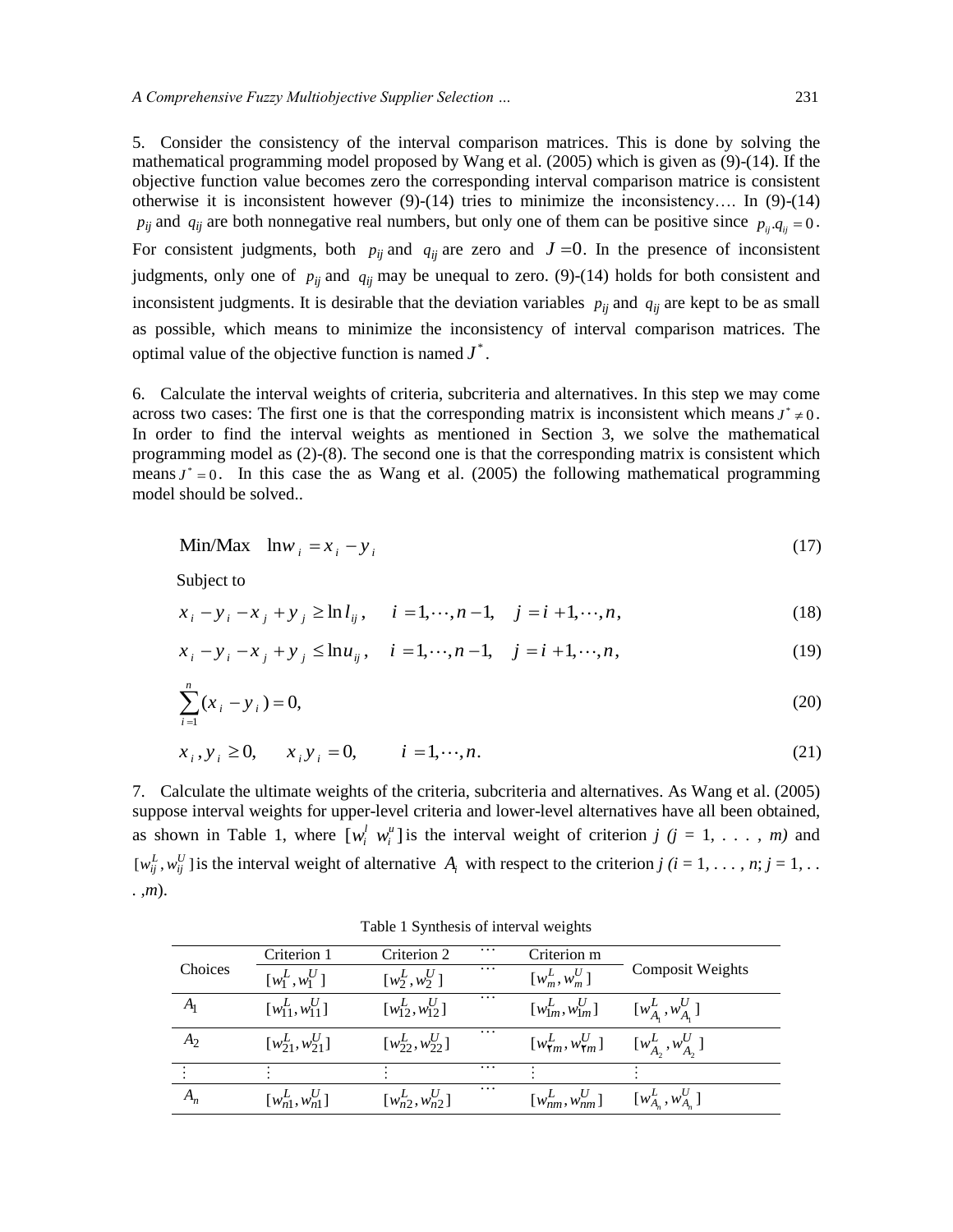As Wang et al. (2005) the following pairs of nonlinear programming models are suggested for the synthesis of interval weights:

$$
Min w_{A_i}^L = \prod_{j=1}^m (w_{ij}^L)^{w_j}
$$
 (22)

Subject to

$$
W \in \Omega_W \quad , \tag{23}
$$

$$
Max \, w_{A_i}^U = \prod_{j=1}^m (w_{ij}^U)^{w_j} \tag{24}
$$

Subject to

$$
W \in \Omega_W \tag{25}
$$

Where  $W = (w_1, \dots, w_m)$  and  $\int$  $\left\{ \right.$  $\mathbf{I}$  $\overline{\mathcal{L}}$  $\Big\}$  $\Omega_w = \left\{ W = (w_1, ..., w_m) \mid w_j^L \leq w_j \leq w_j^U, \prod_{i=1}^m w_j \right\}$ *m i*  $w = \left\{ W = (w_1, ..., w_m) \mid w_j^L \leq w_j \leq w_j^U, \prod w_j^U, \prod w_j^U, \prod w_j^U, \prod w_j^U, \prod w_j^U, \prod w_j^U, \prod w_j^U, \prod w_j^U, \prod w_j^U, \prod w_j^U, \prod w_j^U, \prod w_j^U, \prod w_j^U, \prod w_j^U, \prod w_j^U, \prod w_j^U, \prod w_j^U, \prod w_j^U, \prod w_j^U, \prod w_j^U, \prod w_j^U, \prod w_j^U, \prod w_j^U, \prod w_j^U, \prod w_j^U, \prod w_j^U, \prod$ 1  $(w_1,...,w_m) | w_j^L \leq w_j \leq w_j^U, \prod w_j = 1$  and  $w_{A_i}^U$  and  $w_{A_i}^U$  are,

respectively, the lower and upper bounds of the composite weight  $w_{A_i}$ , which constitute an interval denoted by  $w_{A_i} = \begin{bmatrix} w_{A_i}^L, w_{A_i}^U \end{bmatrix}$  ( $i = 1,...,n$ ). The global interval weight for each alternative can be generated by repeating the above synthesis processes until reaching the top level, which represents the goal of decision analysis.

8. Calculate the relative degree of preferences of the alternatives to eachother as (15) and (16).

9. Rank and select the qualified alternatives. Clculate the sume of relative degree of preferences for each alternative and rank them. We can select the qualified suppliers which are of higher ranking.

### *Phase 2: Allocate the quota to each selected supplier*

10. Make the following multiobjective model.

In this step the problem of determining each supplier's qiota is formulated as a multi objective integer programming. The objectives are minimizing the cost, delayed deliveries and rejected units. A model considering price discounts is presented. The parameters and variables are as following:

- $x_{ij}$ : The number of units purchased from the *i*th supplier at price level *j*
- *Pij* : Price of the *i*th supplier at level *j*
- *Vij* : Maximum purchased volume from the *i*th supplier at *j*th price level
- $V_{ij}^*$ : Slightly less than  $V_{ij}$
- *D* : Demand over the period
- *Ci* : Capacity of the *i*th supplier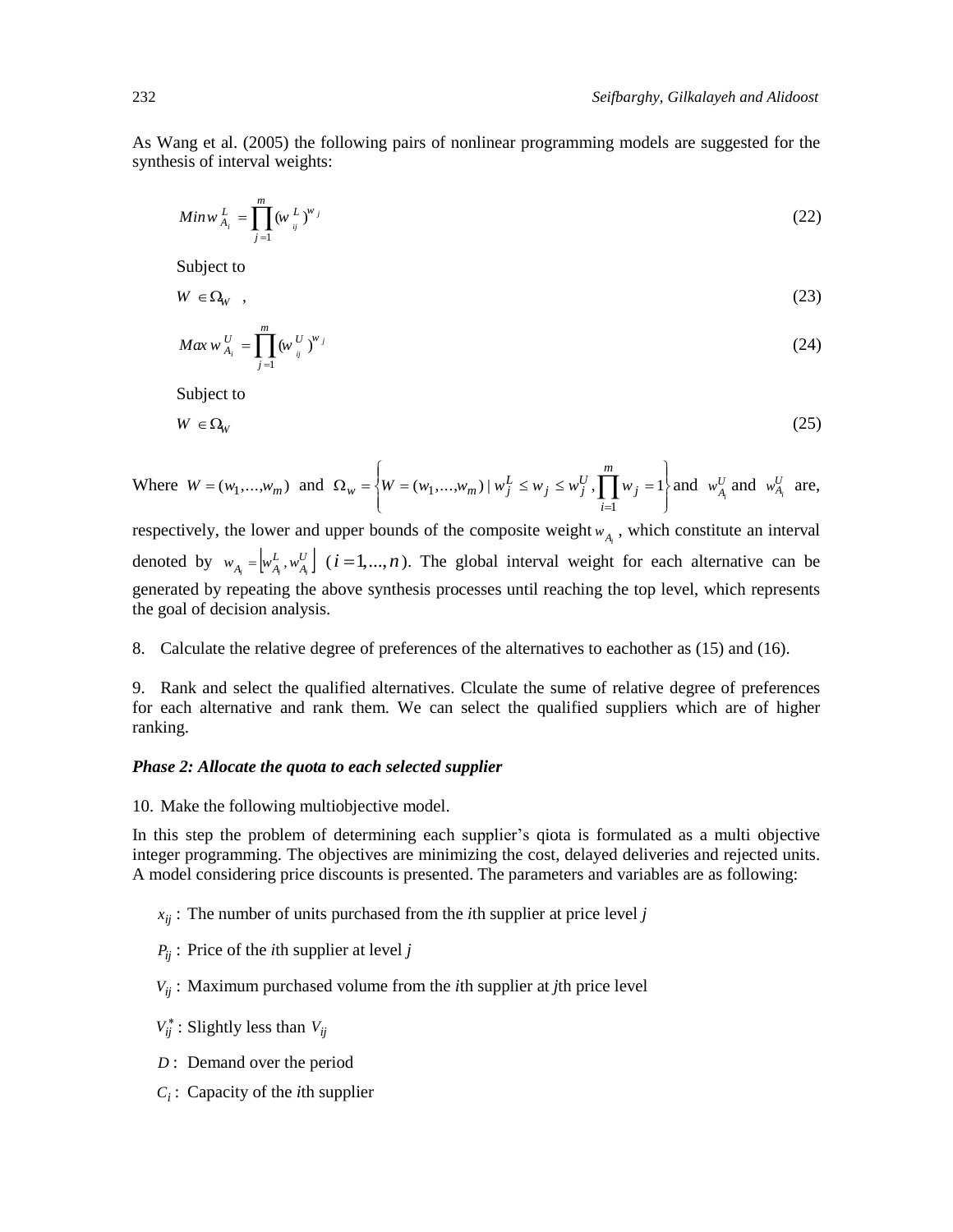- *mi* : Number of price level of the *i*th supplier
- $F_i$ : Percentage of items delivered late for the ith supplier
- $S_i$ : Percentage of rejected units for the ith supplier
- $x_i$ : Order quantity of the *i*th supplier
- $P_i(x_i)$ : Price a buyer must pay to supplier *i* for supplying the order quantity  $x_i$
- *n*: Number of suppliers

$$
Y_{ij} = \begin{cases} 0 & \text{if} & x_{ij} = 0 \\ 1 & \text{if} & x_{ij} > 0 \end{cases}
$$

Consider a buyer whose demand is D units of a particular product over a fixed planning period.

Thus: 
$$
\sum_{i=1}^{n} x_i = D.
$$

Each supplier has a known capacity and can replenish less than or equal to its capacity. The final form of the mixed integer multiobjective linear model for purchasing a single item in multiple sourcing network ia as follows (The model is rather close to Amid et al. (2008) and the difference is that we should certainly purchase from all the seleted suppliers):

$$
Min Z_1 = \sum_{i=1}^{n} \sum_{j=1}^{m_i} P_{ij} x_{ij}
$$
\n(26)

$$
Min Z_2 = \sum_{i=1}^{n} S_i \sum_{j=1}^{m_i} x_{ij}
$$
\n(27)

$$
Min Z_3 = \sum_{i=1}^{n} F_i \sum_{j=1}^{m_i} x_{ij}
$$
\n(28)

Subject to

$$
\sum_{i=1}^{n} \sum_{j=1}^{m_i} x_{ij} = D \tag{29}
$$

$$
\sum_{j=1}^{m_i} x_{ij} \le C_i, i = 1, 2, ..., n
$$
\n(30)

 $V_{i, i-1}, Y_{ii} \leq x_{ii}, i = 1, 2, ..., n; j = 1, 2, ..., m_i$ (31)

$$
V^*_{ij}Y_{ij} \le x_{ij}, i = 1, 2, ..., n; j = 1, 2, ..., m_i
$$
\n(32)

$$
\sum_{j=1}^{m_i} y_{ij} = 1, \qquad i = 1, \dots, n
$$
\n(33)

 $Y_{i,j} = 0,1, i = 1,2,...,n; j = 1,2,...,m$ (34)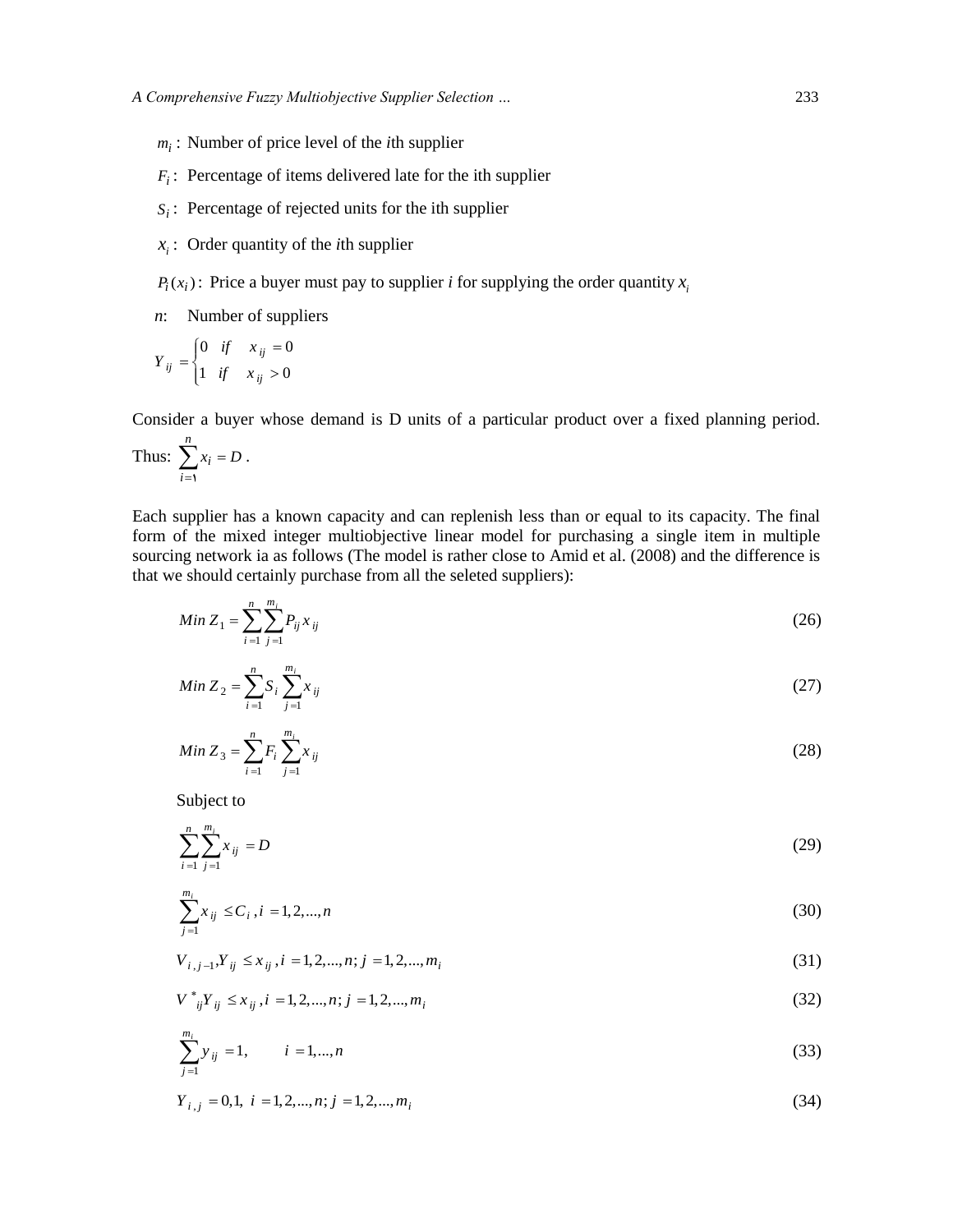$$
x_{ij} \ge 0, \ i = 1, 2, \dots, n; \ j = 1, 2, \dots, m_i. \tag{35}
$$

The objective function in Equation (26) minimizes the purchasing cost and in Equation (27) minimizes the return orders and in Equation (28) minimizes the delayed deliveries.

Constraint (29) implies that the sume of all units purchased from the suppliers at all corresponding price levels, should be equal to the demand. Constraint (30) implies that all units replenished from a supplier, should be less than or equal to the supplier replenishing capacity. Constraint (31) and (32) guarantee that in case of purchasing from supplier *i* at price level *j*, the amount of units should be in the corresponding discount interval. Constraint (33) implies that one price level per supplier can be chosen. Constraint (34) and (35) implies that  $Y_{ij}$  must be integer and  $x_{ij}$  must not be negative.

## 11. Fuzzifying the model

The objective functions and the demand related constraint are fuzzyfied. The resulting model can be stated as (Amid et al. (2008)):

$$
Min Z_1 = \sum_{i=1}^{n} \sum_{j=1}^{m_i} P_{ij} x_{ij} \le Z_1^o
$$
\n(36)

$$
Min Z_2 = \sum_{i=1}^{n} \sum_{j=1}^{m_i} S_i x_{ij} \le Z_2^o \tag{37}
$$

$$
Min Z_3 = \sum_{i=1}^{n} \sum_{j=1}^{m_i} F_i x_{ij} \leq Z_3^o \tag{38}
$$

Subject to

$$
\sum_{i=1}^{n} \sum_{j=1}^{m_i} x_{ij} \tilde{=} D
$$
 (39)

 $Z_k^o$  ( $k = 1,2,3$ ) is the aspiration level for objective  $Z_k$  that the DM wants to reach.

### 12. Defuzzification of the model

In a multi-objective problem in the context of fuzzy objectives, the approximate optimization of the objective functions is aimed. The approximate optimization of the objectives means that the membership function of each objective should be maximized. To obtain the membership functions of each objective, the objective function should individually be maximized and minimized subject to the exsiting constraints. We name  $Z_k^{\min}$  as the minimum value of the objective function *k* th and  $Z_k^{\max}$  as the maximum value of the objective function *k* th. The linear membership function of the objective function  $k$  th is as follows (Zimmerman (1978)):

The linear line of the objective function k in. The integral in the following function of the  
ive function k th is as follows (Zimmerman (1978)):  

$$
\mu_{Z_k}(x) = \begin{cases} 1 & \text{if } Z_k(x) \le Z_k^{\min} \\ f_{\mu_{z_k}} = [Z_k^{\max} - Z_k(x)] / [Z_k^{\max} - Z_k^{\min}] & \text{if } Z_k^{\min} \le Z_k(x) \le Z_k^{\max} \\ 0 & \text{if } Z_k(x) \ge Z_k^{\max} \end{cases}
$$
(40)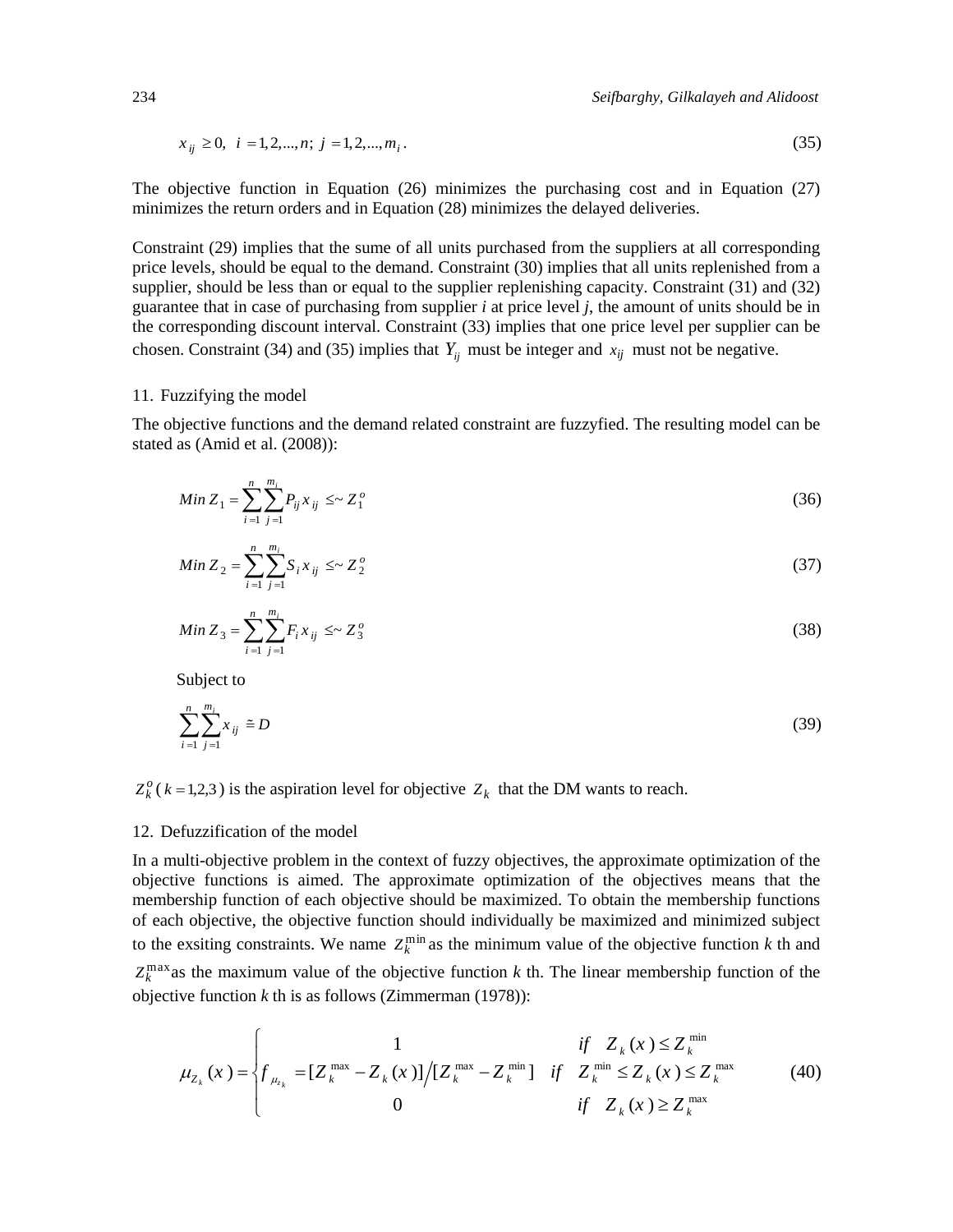The linear membership function for fuzzy constraints (less than or equal constraints) is obtained from dividing the difference of upper limit and the constraint function by the tolerance of the constraint and is stated as follows (Zimmerman (1978)):

$$
\mu_{gl}(x) = \begin{cases}\n1 & \text{if } g_l(x) \le b_l \\
f_{\mu_{gl}} = 1 - [(g_l(x) - b_l)/d_l] & \text{if } b_l \le g_l(x) \le b_l + d_l \\
0 & \text{if } g_l(x) \ge b_l + d_l\n\end{cases}
$$
\n(41)

In (41)  $b_l$  and  $d_l$  are the upper limit and the mentioned tolerance.  $g_l(x)$  is the constraint function. In order to reach the crisp model, the membership function of each objective function is assumed to be greater than  $\lambda_k$  which should be increased as much as possible. The membership function of the constraint is assumed to be greater than  $\gamma_l$  which should be maximized. The crisp model is as in  $(42)-(46)$ .

$$
Max \sum_{k=1}^{P} w_k \lambda_k + \sum_{l=1}^{h} \beta_l \gamma_l \tag{42}
$$

Subject to

$$
\lambda_k \le f_{\mu_{k,k}}, \quad k = 1, \dots, P \tag{43}
$$

$$
\gamma_l \le f_{\mu_{gl}}, \quad l = 1, \dots, h \tag{44}
$$

$$
\sum_{k=1}^{P} w_k + \sum_{l=1}^{h} \beta_l = 1, \quad 0 \le w_k, \beta_l \le 1
$$
\n(45)

$$
\lambda_k, \gamma_l \in [0,1] \tag{46}
$$

Where  $w_k$  and  $\beta_l$  are the weighting coefficients that present the relative importance among the fuzzy goals and constraints.

### **5. CASE STUDY**

In this section we bring up an example to present the performance of the proposed model. In this example a car manufacturer is going to select two suppliers from six potential suppliers and to allocate the quota of each supplier from a total order. The management of the manufacturer candidates three experts to evaluate the suppliers. The criteria, sub-criteria and detailed criteria for evaluation are as in Table 2.

Then the experts make pairwise comparisons. The first one is for the criteria. Table 3 gives the results.

Such comparisons are made for sub-criteria and detailed criteria and the suppliers as the alternatives. Then the interval pairwise comparison matrix is obtained from combining the three expert's results. Table 4 gives the results for just criteria.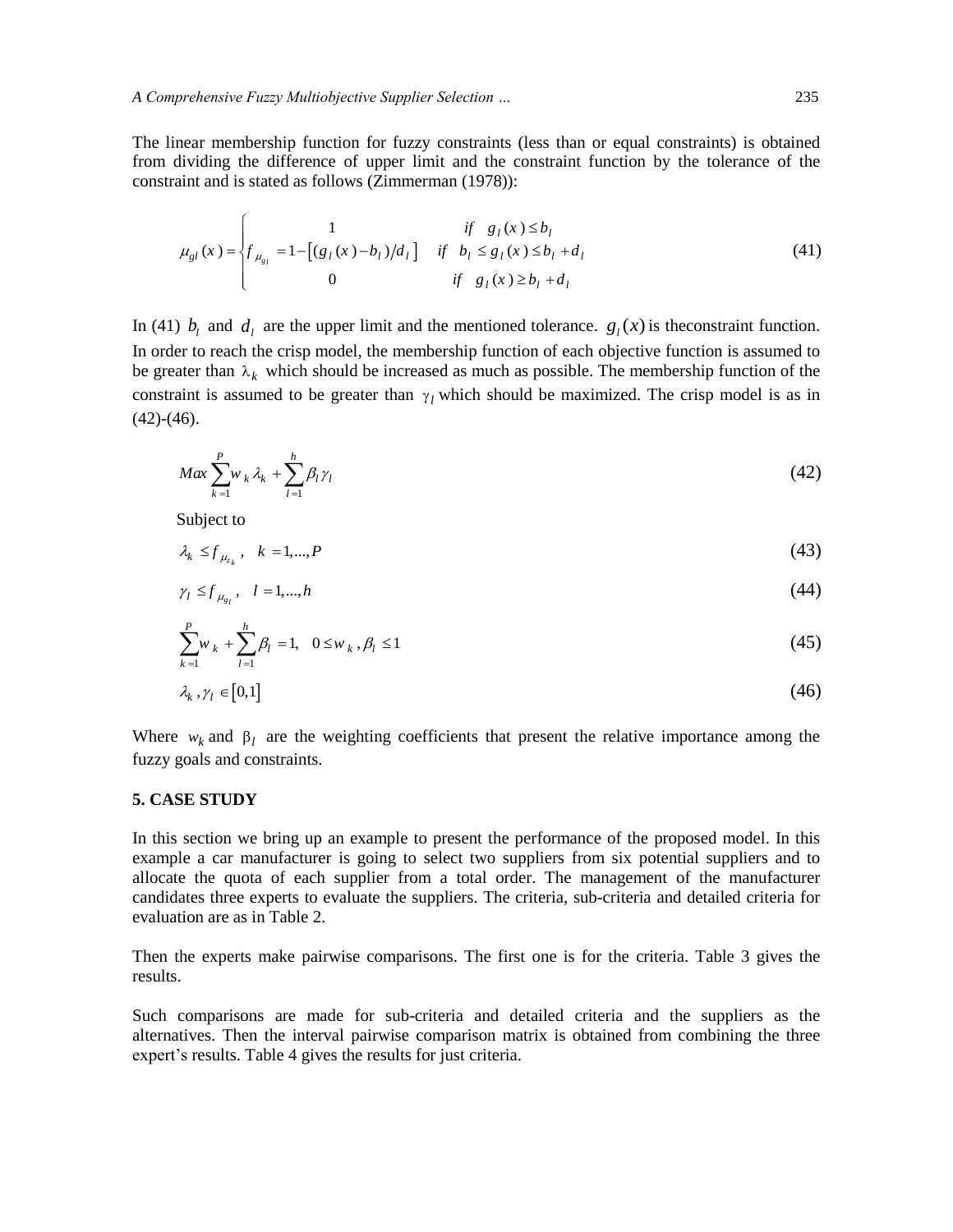| criteria                      | sub-criteria                                                                                                                                                                                                       | Detailed criteria               | <b>Definitions</b>                                                                                             |
|-------------------------------|--------------------------------------------------------------------------------------------------------------------------------------------------------------------------------------------------------------------|---------------------------------|----------------------------------------------------------------------------------------------------------------|
|                               |                                                                                                                                                                                                                    | Yield rate                      | The capability to provide quality products                                                                     |
|                               |                                                                                                                                                                                                                    |                                 | The consistent conformance to                                                                                  |
| <b>Benefits</b><br>(1)<br>(2) |                                                                                                                                                                                                                    | Product reliability             | specifications; quality stability                                                                              |
|                               |                                                                                                                                                                                                                    | Quality of support services     | The quality in providing support services,                                                                     |
|                               |                                                                                                                                                                                                                    |                                 | such as purchasing, technology support, etc.                                                                   |
|                               | Quality<br>$(1-1)$<br><b>Flexibility</b><br>$(1-2)$<br><b>Delivery</b><br>$(1-3)$<br><b>Related</b><br>records<br>$(1-4)$<br>Supplier's<br>technology<br>$(2-1)$<br>$(2-2)$<br>Relationship<br>building<br>$(2-3)$ | Quality systems                 | The presence of good quality systems and                                                                       |
|                               |                                                                                                                                                                                                                    |                                 | continuous improvement programs                                                                                |
|                               | Joint growth                                                                                                                                                                                                       | Volume flexibility              | The ability to adjust product volume as<br>demanded by the buyer                                               |
|                               |                                                                                                                                                                                                                    | Product mix flexibility         | The ability to adjust product mix as<br>demanded by the buyer                                                  |
|                               |                                                                                                                                                                                                                    | Customization                   | The ability to customize product as<br>demanded by the buyer                                                   |
|                               |                                                                                                                                                                                                                    | Process flexibility             | The ability to adjust manufacturing process<br>as demanded by the buyer                                        |
|                               |                                                                                                                                                                                                                    | Emergency order                 | The ability to fill emergency orders with                                                                      |
|                               |                                                                                                                                                                                                                    | processing                      | required amount in a required time                                                                             |
|                               |                                                                                                                                                                                                                    | Flexibility in service          | The ability to provide flexible services other                                                                 |
|                               |                                                                                                                                                                                                                    |                                 | than the above items                                                                                           |
| <b>Opportunities</b>          |                                                                                                                                                                                                                    | Order lead time                 | The duration of time from setting an order to<br>the receipt of the order                                      |
|                               |                                                                                                                                                                                                                    | On time delivery                | The ability to follow the predefined delivery<br>schedule                                                      |
|                               |                                                                                                                                                                                                                    | Delivery reliability            | consistency<br>The<br>in meeting<br>delivery<br>deadlines                                                      |
|                               |                                                                                                                                                                                                                    | Distribution network<br>quality | The quality<br>and<br>service<br>of delivering<br>products                                                     |
|                               |                                                                                                                                                                                                                    | Personel records                | The working records of the personel in the<br>similar working areas inside company                             |
|                               |                                                                                                                                                                                                                    | Similar Experience              | The working records in the area of parts<br>supply in other companies                                          |
|                               |                                                                                                                                                                                                                    | Technological system            | The presence of an excellent technological<br>system that can facilitate technology<br>development of products |
|                               |                                                                                                                                                                                                                    | Future technology               | The expected technology development of                                                                         |
|                               |                                                                                                                                                                                                                    | development                     | products in the near future                                                                                    |
|                               |                                                                                                                                                                                                                    | Future manufacturing            | The expected development of manufacturing                                                                      |
|                               |                                                                                                                                                                                                                    | capabilities                    | capabilities in the near future                                                                                |
|                               |                                                                                                                                                                                                                    | Cost-reduction capability       | The possibility of reducing manufacturing<br>costs                                                             |
|                               |                                                                                                                                                                                                                    | Acquisition of supplier's       | Buyer's ability to acquire and secure critical                                                                 |
|                               |                                                                                                                                                                                                                    | knowledge and                   | knowledge<br>and technologies from the                                                                         |
|                               |                                                                                                                                                                                                                    | Technology                      | supplier                                                                                                       |
|                               |                                                                                                                                                                                                                    | Complementarities of            | The ability of the buyer and the supplier to                                                                   |
|                               |                                                                                                                                                                                                                    | capabilities                    | complement each other's capabilities                                                                           |
|                               |                                                                                                                                                                                                                    | Joint product/technology        | The ability to jointly develop product and                                                                     |
|                               |                                                                                                                                                                                                                    | development                     | technology by both the buyer and the<br>supplier                                                               |
|                               |                                                                                                                                                                                                                    |                                 | ability to maintain<br>long-term,<br>The<br>a                                                                  |
|                               |                                                                                                                                                                                                                    | Stabilized relationship         | stabilized relationship between the buyer                                                                      |
|                               |                                                                                                                                                                                                                    |                                 | and the supplier                                                                                               |

Table 2 Criteria, sub-criteria and detailed criteria (Amy and Lee (2008))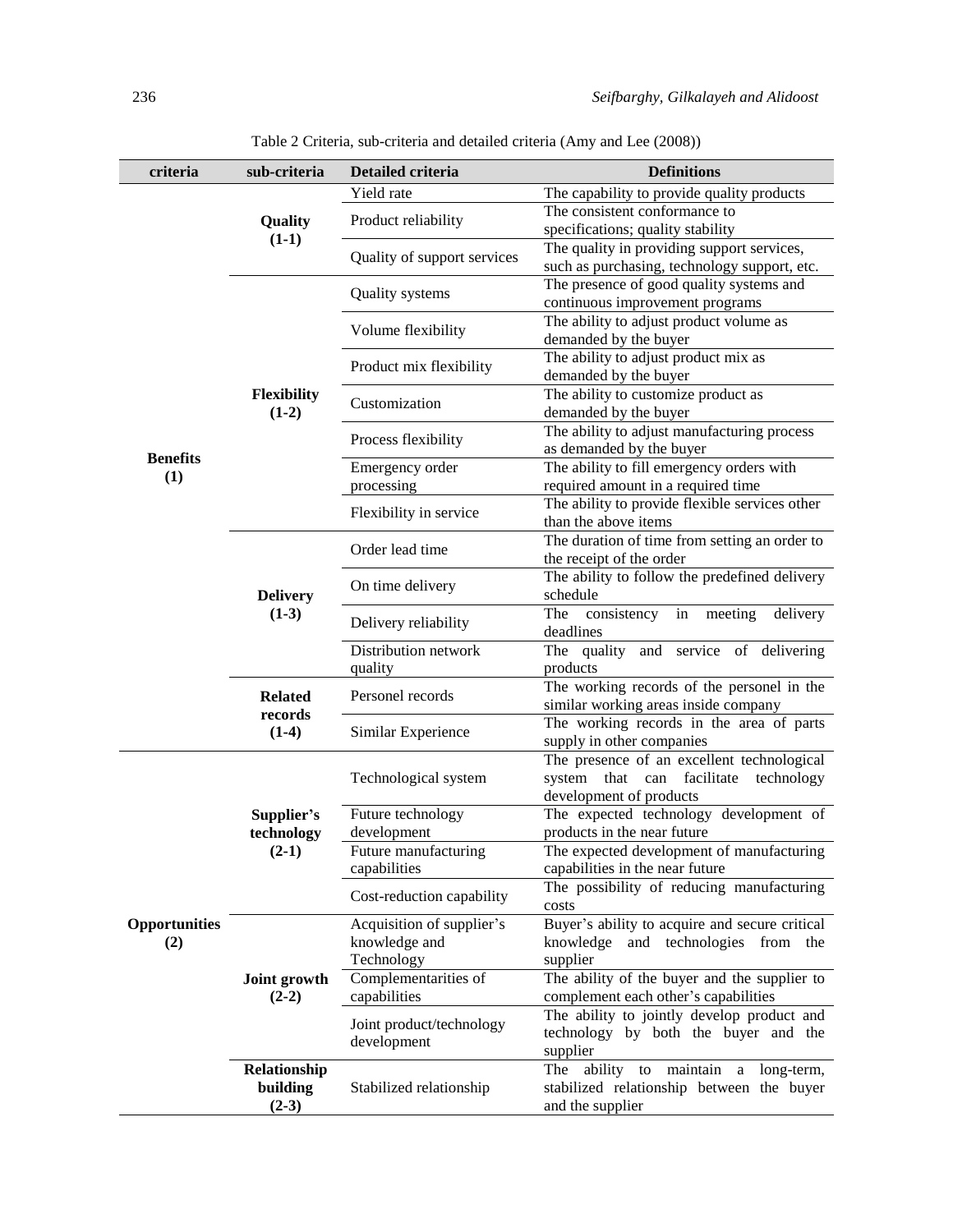| criteria                                                                    | sub-criteria                           | Detailed criteria                                             | <b>Definitions</b>                                                                                                                                                                                |
|-----------------------------------------------------------------------------|----------------------------------------|---------------------------------------------------------------|---------------------------------------------------------------------------------------------------------------------------------------------------------------------------------------------------|
|                                                                             |                                        | Closeness of relationship                                     | The condition of current relationship and<br>expected closeness between the buyer and<br>the supplier                                                                                             |
|                                                                             |                                        | Ease of communication                                         | The<br>ability<br>maintain<br>to<br>good<br>a<br>communication channel and negotiability<br>with the supplier                                                                                     |
|                                                                             |                                        | Product price                                                 | The purchase cost of materials                                                                                                                                                                    |
|                                                                             | Cost of<br>product                     | Freight cost                                                  | The transportation cost, inventory cost,<br>handling and package cost, damages during<br>transportation, and insurance costs                                                                      |
| <b>Costs</b><br>(3)                                                         | $(3-1)$                                | Extra cost                                                    | The extra processing cost, maintenance cost,<br>warranty cost, and other costs related to the<br>manufacturing of the product when using the<br>material provided by the supplier                 |
|                                                                             | Cost of<br>relationship                | Cost of forming the<br>relationship                           | The cost to form a satisfactory buyer-<br>supplier relationship, including financial<br>cost, human resources, and coordinating and<br>controlling costs                                          |
| $(3-2)$<br>Time to forming the<br>relationship<br>Supplier's capacity limit |                                        |                                                               | The duration of time required to form a<br>satisfactory buyer-supplier relationship                                                                                                               |
|                                                                             |                                        |                                                               | The production facility<br>and<br>capacity<br>constraint of the supplier                                                                                                                          |
|                                                                             | <b>Supply</b><br>constraint<br>$(4-1)$ | Supplier's capability limit                                   | The technology and production capability<br>constraint in developing and producing a<br>new product                                                                                               |
|                                                                             |                                        | Supplier's raw material<br>acquisition<br><b>Difficulties</b> | The difficulties of the supplier in obtaining<br>required raw materials from its suppliers in<br>the right quantity, in the specified quality, at<br>the right time                               |
|                                                                             | Variation in price                     |                                                               | The possibility of having an unstable,<br>increasing-trend product price in compared<br>with other suppliers in the future                                                                        |
| <b>Buyer-</b><br>supplier<br><b>Risks</b><br>Constraint<br>(4)<br>$(4-2)$   |                                        | Bargaining power of<br>supplier                               | The degree of bargaining power of the<br>supplier that may have an adverse impact on<br>the buyer in terms of price, product<br>specification, process specification, and so<br>on, in the future |
|                                                                             |                                        | Incompatibility between<br>buyer and<br>Supplier              | Different<br>management<br>styles<br>and<br>organization cultures between the buyer and<br>the supplier                                                                                           |
|                                                                             |                                        | Financial risk                                                | Supplier's<br>probable<br>unsafe<br>financial<br>conditions (such as liquidity) and financial<br>(e.g., whether<br>instability<br>the<br>supplier<br>involves in other risky businesses)          |
|                                                                             | Supplier's<br>profile<br>$(4-3)$       | Bad performance history<br>and reputation                     | The unsatisfactory performance of the<br>supplier in its past competitive nature,<br>production results, and response to market,<br>etc.                                                          |
|                                                                             |                                        | Inadequate environmental<br>controls and<br>Programs          | environmental<br>Insufficient<br>controls<br>and<br>programs that may lead to unacceptable<br>products for exporting to certain countries                                                         |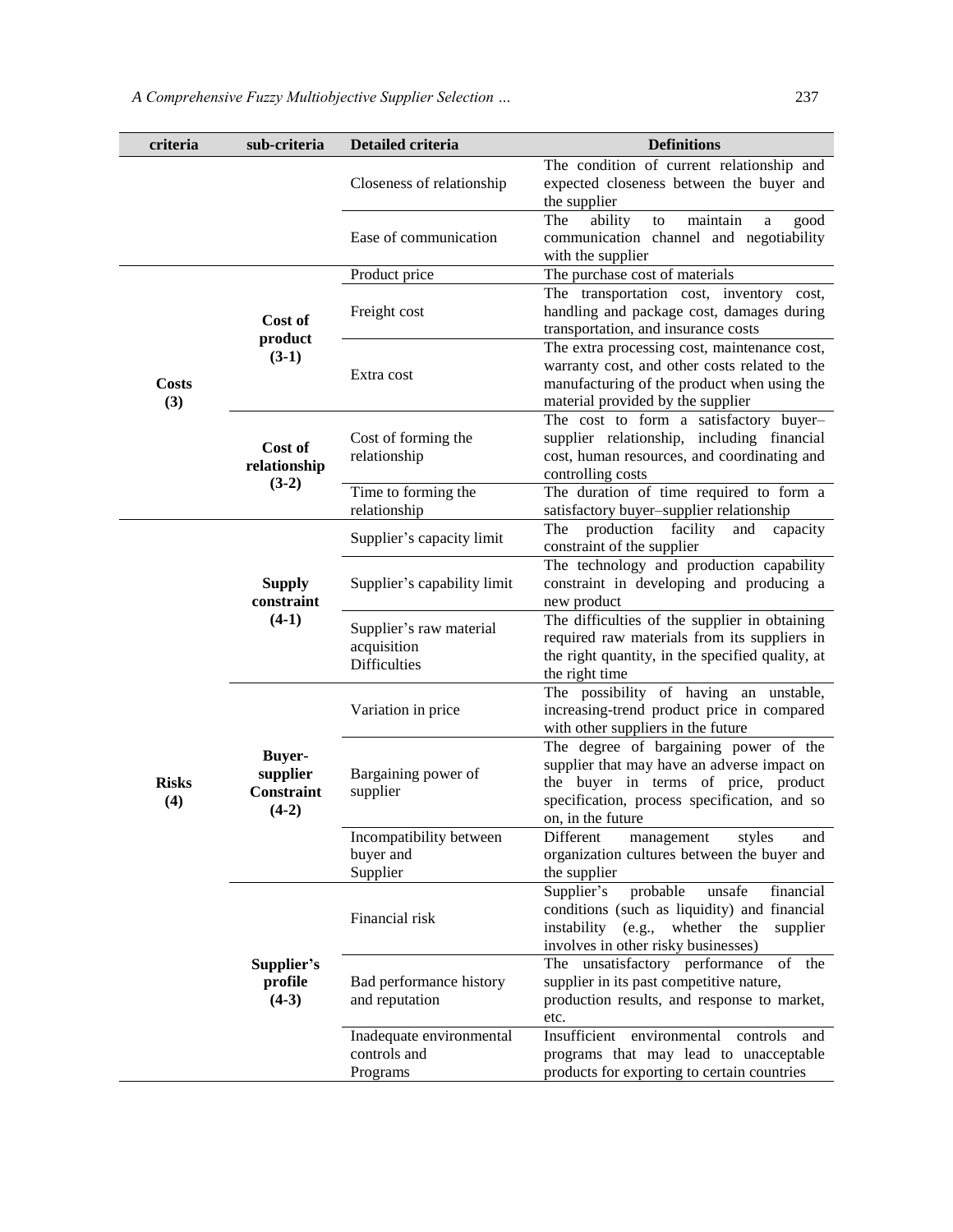|                 | <b>First Expert</b> |  |  | Second Expert |  |  | Third Expert  |   |  |  |  |  |
|-----------------|---------------------|--|--|---------------|--|--|---------------|---|--|--|--|--|
|                 |                     |  |  | B             |  |  |               |   |  |  |  |  |
| <b>Benefits</b> |                     |  |  |               |  |  |               | ≺ |  |  |  |  |
| Opportunities   |                     |  |  |               |  |  | $\frac{1}{2}$ |   |  |  |  |  |
| Costs           |                     |  |  |               |  |  |               |   |  |  |  |  |
| Risks           |                     |  |  |               |  |  |               |   |  |  |  |  |

Table 3 The pairwise comparisons for criteria

Table 4 Interval comparison matrix for the criteria

| <b>Benefits</b> | Costs               | <b>Risks</b> |
|-----------------|---------------------|--------------|
|                 |                     |              |
|                 | $[1/3 \frac{1}{2}]$ | [2 3]        |
|                 |                     |              |
|                 |                     |              |
|                 | Opportunities       |              |

Now the consistency is considered. For this,  $(9)-(14)$  and  $(17)-(21)$  (if needed) is used. The results show that the matrix is consistent relations (22)-(25) is employed for calculating and obtaining the interval weights of the criteria are in Table 5.

#### Table 5 Criteria interval weights

| riteria            | Benefits       | <b>Joportunities</b>              | Costs                | K1SKS                                           |
|--------------------|----------------|-----------------------------------|----------------------|-------------------------------------------------|
| weight<br>Interval | 98831<br>1.681 | 0.84091<br>7952<br><sup>10.</sup> | 5904<br>.6817<br>ن . | 0.4204<br>[0, 0]<br>-20<br>$\overline{6}$<br>v. |

The consistency of all the interval comparison matrices is considered and the interval weights are determined for sub-criteria, detailed criteria and also for the suppliers as alternatives with respect to each detailed criteria. The interval weights are combined from the lowest level to uppest level and the final weights of the suppliers is obtained. At first step the interval weights of the suppliers with respect to the detailed criteria are determined and combined with the detailed criteria weights giving the suppliers interval weights with respect to sub-criteria. At the second step, the interval weights of the suppliers with respect to the sub-criteria are comined with the sub-criteria weights and give the suppliers interval weights with respect to the criteria. In this section and because of the high volume of the matrices, the interval weights of the supply constraint as sub-criteria is given as in Table 6.

Table 6 Supply constraint's interval weights

|                    |                                         | Detailed criteria                                |                                                                                |                                       |
|--------------------|-----------------------------------------|--------------------------------------------------|--------------------------------------------------------------------------------|---------------------------------------|
| <b>Alternative</b> | Supplier's capacity<br>[1 limit 1.5873] | Supplier's capability<br>$[1.4422$ limit 2.1543] | Supplier's raw material<br>acquisition difficulties<br>$[0.3984 \quad 0.5503]$ | Supply constraint<br>Interval weights |
|                    | $[1.4422 \t1.7470]$                     | $[1.1936 \t1.3730]$                              | [1.2009]<br>1.25991                                                            | $[2.2004 \t 4.5398]$                  |
| 2                  | $[1.2490 \t1.5873]$                     | $[0.3779 \ 0.4163]$                              | [0.6299]<br>0.80051                                                            | $[0.1239 \quad 0.5339]$               |
| 3                  | $[0.3968 \ \ 0.5043]$                   | $[0.7558 \ \ 0.8326]$                            | 1.25991<br>[1.2009]                                                            | $[0.1528 \quad 0.4106]$               |
| 4                  | $[0.7565 \ 0.9614]$                     | $[1.1517 \t1.6652]$                              | $[2.4017 \t2.5196]$                                                            | 4.42991<br>[1.7090]                   |
| 5                  | $[1.4422 \t1.7470]$                     | [2.4494 2.8175]                                  | $[0.6004 \quad 0.6299]$                                                        | 15.86811<br>[4.3611]                  |
| 6                  | $[0.6552 \quad 0.8326]$                 | $[0.5359 \ 0.6614]$                              | [0.6004 0.6299]                                                                | 0.33941<br>[0.1269]                   |

Combining all the interval weights, the interval weights of the suppliers are determined as in Table 7.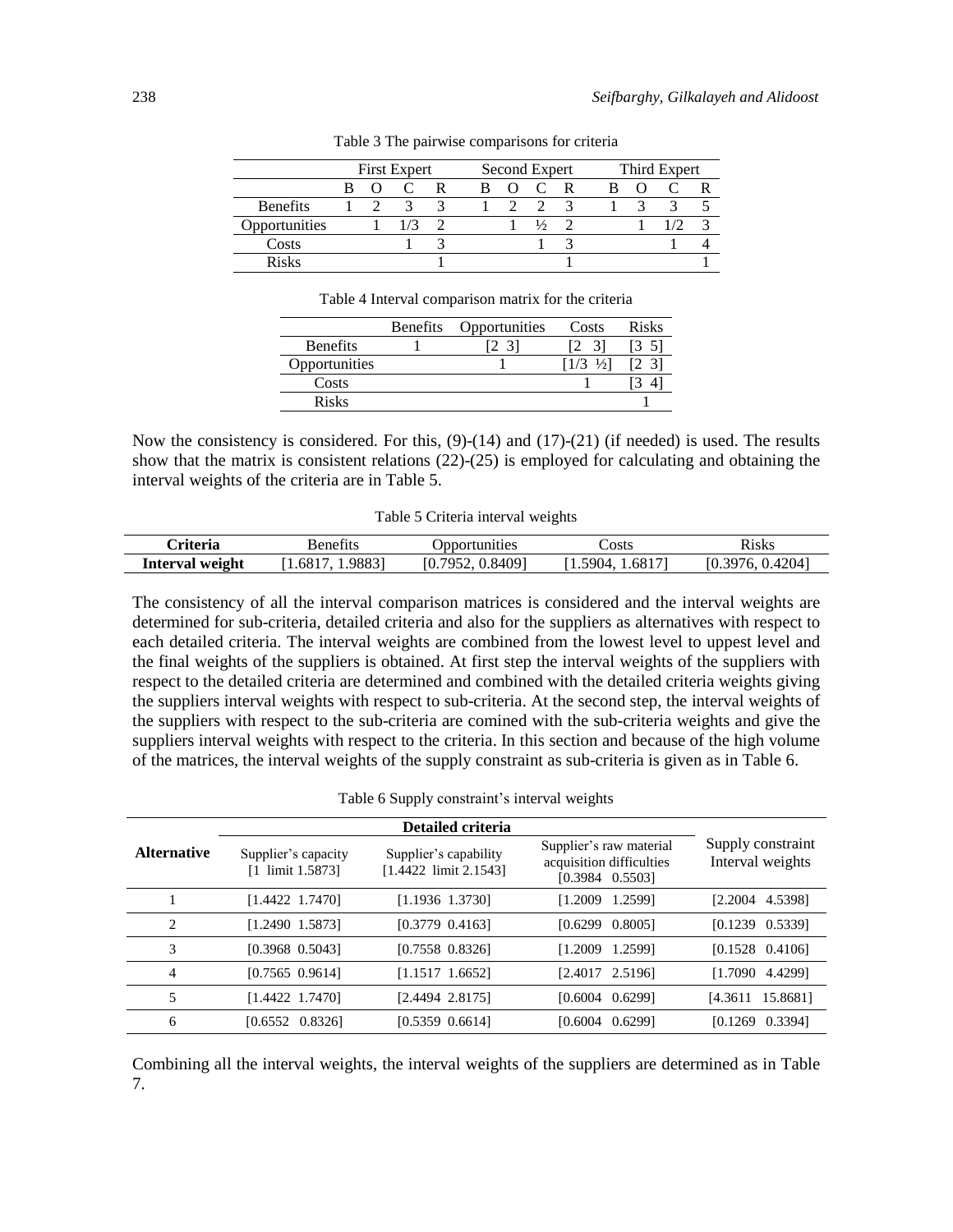| <b>Alternative</b> | <b>Interval weight</b>     |
|--------------------|----------------------------|
|                    | $[345290 \quad 2.19E+18]$  |
| 2                  | $[6.1E-11 \quad 2.2E+13]$  |
| 3                  | $[2.7E-10 \quad 42388.4]$  |
|                    | $[2.4E-12 \quad 2496574]$  |
| 5                  | $[2.4E-12 \quad 12829400]$ |
|                    | $[1E-13 \quad 51523.85]$   |

Table 7 Interval weights of the suppliers

Using (15) and (16) we can obtain the degree of preferences of the suppliers. The results are given in Table 8. The ranking of the suppliers is given in Table 9.

|                |                            |        |        | 4      |         | h      | Total  |
|----------------|----------------------------|--------|--------|--------|---------|--------|--------|
|                | $\qquad \qquad - \qquad -$ | 0.9999 |        |        |         |        | 4.9999 |
| $\overline{2}$ | 0.00001                    | $---$  |        |        | 0.99999 |        |        |
| 3              | O                          |        | ----   | 0.0166 | 0.0032  | 0.4513 | 0.4713 |
| 4              |                            |        | 0.9833 |        | 0.1628  | 0.9797 | 2.1259 |
|                |                            |        | 0.9967 | 0.8371 | ----    | 0.996  | 2.8298 |
| 6              |                            |        | 0.5486 | 0.0202 | 0.004   |        | 0.5728 |

Table 8 The degree of preerences the suppliers

### Table 9 The ranking of the suppliers

| Suppliers         |  |  |  |
|-------------------|--|--|--|
| Alternatives rank |  |  |  |

As the results in Table 9, the suppliers 1 and 2 are selected. In the next step the quota of each supplier should be determined. Table 10 gives the price break points, the percentage of returned units, delayed deliveries and the capacities for the selected suppliers. Demand is assumed as a triangle fuzzy number (16000 17000 18000)

| Table 10 Selected suppliers information on the orders |  |  |  |
|-------------------------------------------------------|--|--|--|
|-------------------------------------------------------|--|--|--|

| <b>Supplier</b> | Capacity | <b>Delayed deliveries</b> | <b>Return items</b> | Price   | <b>Order level</b>    |
|-----------------|----------|---------------------------|---------------------|---------|-----------------------|
|                 |          |                           |                     | 1000000 | Q < 6000              |
|                 | 16000    | 10%                       | 10%                 | 950000  | $6000 \leq Q < 10000$ |
|                 |          |                           |                     | 910000  | $Q \ge 10000$         |
|                 |          |                           |                     | 1000000 | Q < 7000              |
| 2               | 15000    | 20%                       | 15%                 | 950000  | $7000 \le Q < 10000$  |
|                 |          |                           |                     | 940000  | $Q \ge 10000$         |

Now the upper and lower bounds of each objective function should be calculated individually subject to the constraints in order to obtain the membership functions. The results are given in Table 11.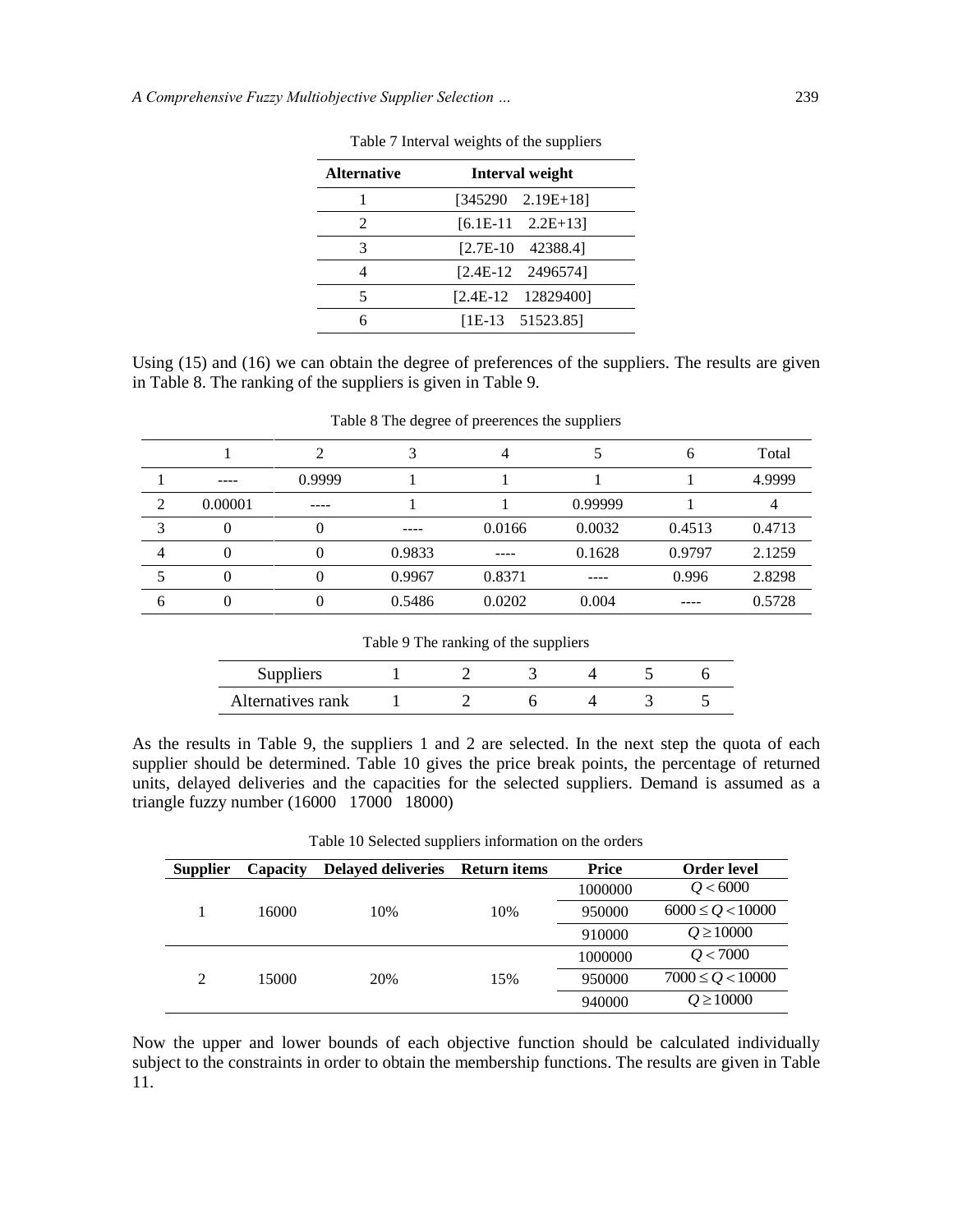(47)

|                       | $\mu = 0$                | $\mu = 1$   | $\mu = 0$   |
|-----------------------|--------------------------|-------------|-------------|
| Cost                  | $\overline{\phantom{0}}$ | 15560090000 | 17279940000 |
| Rejected item percent | $\overline{\phantom{a}}$ | 0.18%       | 1.27%       |
| late delivery percent | -                        | $0.11\%$    | 0.18%       |
| Demand                | 6000                     | 7000        | 800C        |

Table 11 Requied information for membership functions

The corresponding fuzzyfied multi-objective model for this example can be stated as (47). It shoulg be noted that in order to obtain the lower and upper bound, we have used the crisp case of this model.

```
max
       _1 = 100000x_{11} + 950000x_{12} + 910000x_{13} + 100000x_{21} + 950000x_{22} + 940000x_{23} \leq Z_1max
        _1 = 100000x<sub>11</sub> + 950000x<sub>12</sub> + 910000x<sub>13</sub> + 100000x<sub>21</sub><br>
_2 = 0.1(x<sub>11</sub> + x<sub>12</sub> + x<sub>13</sub>) + 0.15(x<sub>21</sub> + x<sub>22</sub> + x<sub>23</sub>) \leq Z<sub>2</sub><sup>5</sup>
                                                                                                                                                                               max
        2 = 0.1(x_{11} + x_{12} + x_{13}) + 0.15(x_{21} + x_{22} + x_{23}) \le Z<br>
3 = 0.1(x_{11} + x_{12} + x_{13}) + 0.2(x_{21} + x_{22} + x_{23}) \le Z<br>
\frac{1}{3}\begin{aligned} \tilde{X}_3 &= 0.1(x_{11} + x_{12} + x_{13}) + 0.2(x_{11} + x_{12} + x_{13} + x_{21} + x_{22} + x_{23}) \\ &= 0.1(x_{11} + x_{12} + x_{13} + x_{21} + x_{22} + x_{23}) \end{aligned}11 + x_{12} + x_{13} + x_{21} + x_{22} + x_{23} \approx 17000<br>
11 + x_{12} + x_{13} \le 16000100000x_{11} + 950000x_{12} + 910000x_{13} + 10000<br>0.1(x_{11} + x_{12} + x_{13}) + 0.15(x_{21} + x_{22} + x_{23})\tilde{Z}_2 = 0.1(x_{11} + x_{12} + x_{13}) + 0.15(x_{21} + x_{22} + x_{23}) \le<br>
\tilde{Z}_3 = 0.1(x_{11} + x_{12} + x_{13}) + 0.2(x_{21} + x_{22} + x_{23}) \le Z\tilde{Z}_1 = 100000x_{11} + 950000x_{12} + 910000x_{13} + 100000x_{21} + 950000x_{22} + 940000x_{23} \leq Z\tilde{Z}_1 = 100000x_{11} + 950000x_{12} + 910000x_{13} + 100000x_{2}<br>
\tilde{Z}_2 = 0.1(x_{11} + x_{12} + x_{13}) + 0.15(x_{21} + x_{22} + x_{23}) \leq Z
  \overline{z}_3 = 0.1(x_{11} + x_{12} + x_{13}) + 0.2<br>
x_{11} + x_{12} + x_{13} + x_{21} + x_{22} + x_{33}x_3 = 0.1(x_{11} + x_{12} + x_{13})<br>
x_{11} + x_{12} + x_{13} + x_{21} + x_{2}<br>
x_{11} + x_{12} + x_{13} \le 16000= 100000x_{11} + 950000x_{12} + 910000x_{13} + 100000x_{21} + 950000x_{22} + 940000x_{23} \leq Z_1^{\text{max}}= 100000x<sub>11</sub> + 950000x<sub>12</sub> + 910000x<sub>13</sub> + 100000x<sub>21</sub> + 950<br>= 0.1(x<sub>11</sub> + x<sub>12</sub> + x<sub>13</sub>) + 0.15(x<sub>21</sub> + x<sub>22</sub> + x<sub>23</sub>) \leq Z_2^{\text{max}}= 0.1(x<sub>11</sub> + x<sub>12</sub> + x<sub>13</sub>) + 0.15(x<sub>21</sub> + x<sub>22</sub> + x<sub>23</sub>) \leq Z_2^{\text{max}}<br>= 0.1(x<sub>11</sub> + x<sub>12</sub> + x<sub>13</sub>) + 0.2(x<sub>21</sub> + x<sub>22</sub> + x<sub>23</sub>) \leq Z_3^{\text{max}}= 0.1(x_{11} + x_{12} + x_{13}) + 0.2(x_{21} + x_{22} + x_{12} + x_{13} + x_{21} + x_{22} + x_{23} \approx 17000x_1 + x_{12} + x_{13} \le 16000<br>
x_2 + x_{22} + x_{23} \le 1500021 + x 22 + x 23 \leq 15000<br>11 - 5999Y 11 \leq 0
                      \frac{5999Y_{11}}{12 - x_{12}}12 - 9999Y_{12}12 - x_{12}<br>
9999Y_{12}<br>
Y_{13} - x_{13}13 - 15999Y_{13}<br>13 - 15999Y
  x_{13} - 15999Y_{13} \le 0<br>
x_{21} - 6999Y_{21} \le 0<br>
x_{22} - 6999Y_{21} \le 0x_{13} = 13999x_{13} \le 0<br>
x_{21} = 6999x_{21} \le 0<br>
7000x_{22} - x_{22} \le 022000Y_{22} - x_{22}<br>
22 - 9999Y_{22}999Y_{22}<br>23 ^{-x} 23
  x_{22} - 9999 x_{23} - x_{23} \le 0<br>
x_{23} - 14999 x_{23} \le 0<br>
\vdots23 - 14999Y_{21}<br>11 + Y_{12} + Y_{13}x_{23} - 14999Y_{23} \leq 0<br>
x_{23} - 14999Y_{23} \leq 0<br>
y_{11} + y_{12} + y_{13} = 1<br>
y_{21} + y_{22} + y_{23} = 1x_{21} + x_{12} + x_{13} =<br>
x_{21} + x_{22} + x_{23} \le<br>
x_{11} - 5999Y_{11} \le 0x_{21} + x_{22} + x_{23} \le<br>
x_{11} - 5999Y_{11} \le 0<br>
6000Y_{12} - x_{12} \le 0y_1y_2 - x_1z_1 \le 0<br>
9999y_1z_1 \le 0x_{12} - 9999Y_{12} \le 0<br>
10000Y_{13} - x_{13} \le 0x_{12} - 9999112 \le 0<br>
10000Y_{13} - x_{13} \le 0<br>
x_{13} - 15999Y_{13} \le 069999 \times 21 = 0<br>
22 - x \times 22 = 0<br>
99999Y 22 \le 01000x 22 - x 22 \ge 0<br>
x 22 - 9999x 22 \le 0<br>
10000x 23 - x 23 \le 0Y_{21} + Y_{22} + Y_{23} = 1Y_{11} + Y_{12} + Y_{13} = 1<br>
Y_{21} + Y_{22} + Y_{23} = 1<br>
Y_{ij} = 0, 1  i = 1, 2, j = 1, 2, ..., mx_{11} + x_{12} + x_1<br>
x_{11} + x_{12} + x_1<br>
x_{21} + x_{22} + x_1+ x 22 +<br>- 5999Y<br>IY <sub>12</sub> - x
  x<sub>11</sub> – 39991<br>6000Y<sub>12</sub> – x<br>x<sub>12</sub> – 9999Y
  x<sub>21</sub> – 09991<br>7000Y <sub>22</sub> – x<br>x<sub>22</sub> – 9999Y
                    \frac{22 - x_2}{9999Y}<br>Y \frac{23 - x_2}{x_2}X_{23} - 149997<br>
Y_{11} + Y_{12} + Y_{13} = 1<br>
Y_{21} + Y_{22} + Y_{23} = 1+ x<sub>12</sub> + x<sub>13</sub> + x<sub>21</sub> + x<sub>22</sub><br>+ x<sub>12</sub> + x<sub>13</sub> ≤ 16000<br>+ x<sub>22</sub> + x<sub>23</sub> ≤ 15000
               + x_{12} + x_{13} \leq 10000<br>+ x_{22} + x_{23} \leq 15000<br>- 5999Y<sub>11</sub> \leq 0
                               2 + x_{23} \le 15000<br>99Y<sub>11</sub> \le 0<br>-x_{12} \le 0-y = 5999<br>
y_{12} - x_{12} \le 0<br>
-9999y_{12} \le 0- x_{12} \le 0<br>
- x_{13} \le 0-9999r_{12} \le 0<br>00Y_{13} - x_{13} \le 0<br>-15999Y_{13} \le 0W_{22} - x_{22} \le 0<br>- 9999Y <sub>22</sub> \le 0- x_{22} \le 0<br>
- x_{23} \le 0-14999Y_{23} \le 0<br>-14999Y<sub>23</sub> \le 0<br>+Y<sub>12</sub> +Y<sub>13</sub> = 1
  Y_{ij} = 0, 1 \quad i = 1, 2 \quad j = 1, 2, ..., m_i<br>
X_{ij} \ge 0, \quad i = 1, 2 \quad j = 1, 2, ..., m_i
```
 $\begin{aligned} 2 & 22 \cdot 23 \cdot 1, \\ 0, 1 & i = 1, 2, j = 1, 2, \\ 0, & i = 1, 2, j = 1, 2, \\ 0, & j = 1, 2, \end{aligned}$ 

 $x_{ij} \ge 0$ ,  $i = 1, 2, j = 1, 2, ..., m_i$ 

Here the above model is converted to a crisp model using step 12 of the proposed method. In this example the weights of the three objectives and the constraint have been considered as 0.51, 0.26, 0.13 and 0.1 respectively as the expert's judgments.<br>  $Max \left(0.51\lambda_1 + 0.26\lambda_2 + 0.13\lambda_3 + 0.1\right)$ 

```
Max \space 0.51\lambda_1 + 0.26\lambda_2 + 0.13\lambda_3t<br>
\frac{1}{4} \leq (17279940000 – (100000x_{11} + 950000x_{12} + 910000x_{13} + 100000x_{21} + 950000x_{22} + 940000x_{23}\begin{aligned} 2_1 &\leq (17279940000 - (100000x_{11} + 950000x_{12} + 910000x_{13}) \\ 2_2 &\leq (228 - (0.1(x_{11} + x_{12} + x_{13}) + 0.15(x_{21} + x_{22} + x_{23})) \\ &\leq (23 - (0.1(x_{11} + x_{12} + x_{13}) + 0.2(x_{11} + x_{22} + x_{23})) \end{aligned}\begin{aligned} 1 &\leq (17279940000 - (100000x_{11} + 95000x_{12} + 240x_{13}) + 0.15(x_{12} + x_{13}) + 0.15(x_{13} + x_{12} + x_{13}) + 0.2(x_{14} + x_{15} + x_{16}) + 0.2(x_{15} + x_{16} + x_{17} + x_{18}) + 0.2(x_{16} + x_{17} + x_{18}) + 0.2(x_{17} + x_{18} + x_{19} + x_{19} + x_{19}) \end{aligned}s<sub>t</sub>
                0.51\lambda_1 + 0.26\lambda_2 + 0.13\lambda_3 + 0.1\gamma<br>(17279940000 – (100000x_{11} + 950000x_{12} + 910000x_{13} + 100000x_{21} + 950000x_{22} + 940000x_{23})) /1719850000
                 (17279940000 – (100000x_{11} + 950000x_{12} + 910000x_{13} + 10<br>(228 – (0.1(x_{11} + x_{12} + x_{13}) + 0.15(x_{21} + x_{22} + x_{23})))/196
  s t
                                                                                             x_{11} + 950000x_{12} + 910000x_{13} + 100000x_{21} + 950000x_{22} + 940000x_{33}0.0 - (100000x_{11} + 950000x_{12} + 91000x_{11} + x_{12} + x_{13}) + 0.15(x_{21} + x_{22} + x_{32})Max 0.51\lambda_1 + 0.26\lambda_2 + 0.13\lambda_3 + 0.1\gamma<br>
s t<br>
\lambda_1 \leq (17279940000 - (100000x_{11} + 950000x_{12} + 910000x_{13} + 100000x_{21} + 950000x_{22} + 940000x_{23}))λ
\lambda_3 \leq (33 - (0.1(x_{11} + x_{12} + x_{13}) + 0.2(x_{21} + x_{22} + x_{23}))) / 14≤ (17279940000 – (100000x_{11} + 950000x_{12} + 910000x_{13} + 100<br>≤ (228 – (0.1(x_{11} + x_{12} + x_{13}) + 0.15(x_{21} + x_{22} + x_{23})))/196
           ≤ (17279940000 – (100000x_{11} + 950000x_{12} + 910000x_{13} + 1<br>
≤ (228 – (0.1(x_{11} + x_{12} + x_{13}) + 0.15(x_{21} + x_{22} + x_{23})))/19<br>
≤ (33 – (0.1(x_{11} + x_{12} + x_{13}) + 0.2(x_{21} + x_{22} 
                                                 x_{11} + x_{12} + x_{13} + 0.2(x_{21} + x_{22} + x_{11} + x_{12} + x_{13} + x_{21} + x_{22} + x_{23} + x_{24} + x_{25} + x_{26}000 - (x_{11} + x_{12} + x_{13} + x_{21} + x_{11} + x_{12} + x_{13} + x_{21} + x_{22} + x_{23}(x_1 + 910000x_{13} + x_{22} + x_{23}))<br>
(x_2 + x_{23})) /<br>
(x_3 + x_{23} + x_{23})) / 14
              \leq (228 - (0.1(x_{11} + x_{12} + x_{13}) + 0.15(x_{21} + x_{22} + x_{23}))<br>
\leq (33 - (0.1(x_{11} + x_{12} + x_{13}) + 0.2(x_{21} + x_{22} + x_{23})))<br>
(18000 - (x_{11} + x_{12} + x_{13} + x_{21} + x_{22} + x_{23})) / 1000( (33 - (0.1(x_{11} + x_{12} + x_{13}) + 0.2(x_{21} + x_{22} + x_{23})))<br>
( 18000 - (x_{11} + x_{12} + x_{13} + x_{21} + x_{22} + x_{23})) / 1000<br>
( (x_{11} + x_{12} + x_{13} + x_{21} + x_{22} + x_{23}) - 16000) / 1000x_1(x_{11} + x_{12} + x_{13}) + 0.15(x_{21} + x_{11} + x_{12} + x_{13}) + 0.2(x_{21} + x_{11} + x_{12} + x_{13} + x_{21} + x_{22} + x_{23} + x_{24})33 – (0.1(x_{11} + x_{12} + x_{13}) + 0.2<br>
8000 – (x_{11} + x_{12} + x_{13} + x_{21} + x_{11} + x_{12} + x_{13} + x_{21} + x_{22} + x_{23})
 γ
\gamma \leq ((x_{11} + x_{12} + x_{13} + x_{21} + x_{22} + x_{23}) - 16000)/1000\begin{aligned} &\frac{1}{2} \leq (228 - (0.1(x_{11} + x_{12} + x_{13}) + 0.15(x_{21} + x_{22} + x_{23})))\\ &\leq (33 - (0.1(x_{11} + x_{12} + x_{13}) + 0.2(x_{21} + x_{22} + x_{23})))\\ &\leq (18000 - (x_{11} + x_{12} + x_{13} + x_{21} + x_{22} + x_{23})) / 1000 \end{aligned}\le (33 – (0.1(x<sub>11</sub> + x<sub>12</sub> + x<sub>13</sub>) + 0.2(x<sub>21</sub> + x<sub>22</sub> + x<sub>23</sub>))<br>
≤ (18000 – (x<sub>11</sub> + x<sub>12</sub> + x<sub>13</sub> + x<sub>21</sub> + x<sub>22</sub> + x<sub>23</sub>)) / 100(<br>
≤ ((x<sub>11</sub> + x<sub>12</sub> + x<sub>13</sub> + x<sub>21</sub> + x<sub>22</sub> + x<sub>23</sub>) – 16000)/1000
                                                                                                                                                                                                                                                                                                                                                                                                               (48)
```
Solving the model gives results as Table 12 and 13. As is clear the first supplier supplies at the third price level and replenishes demand equal to 15999 and the second supplier supplies at the fist price level and meets demand equal to 1001.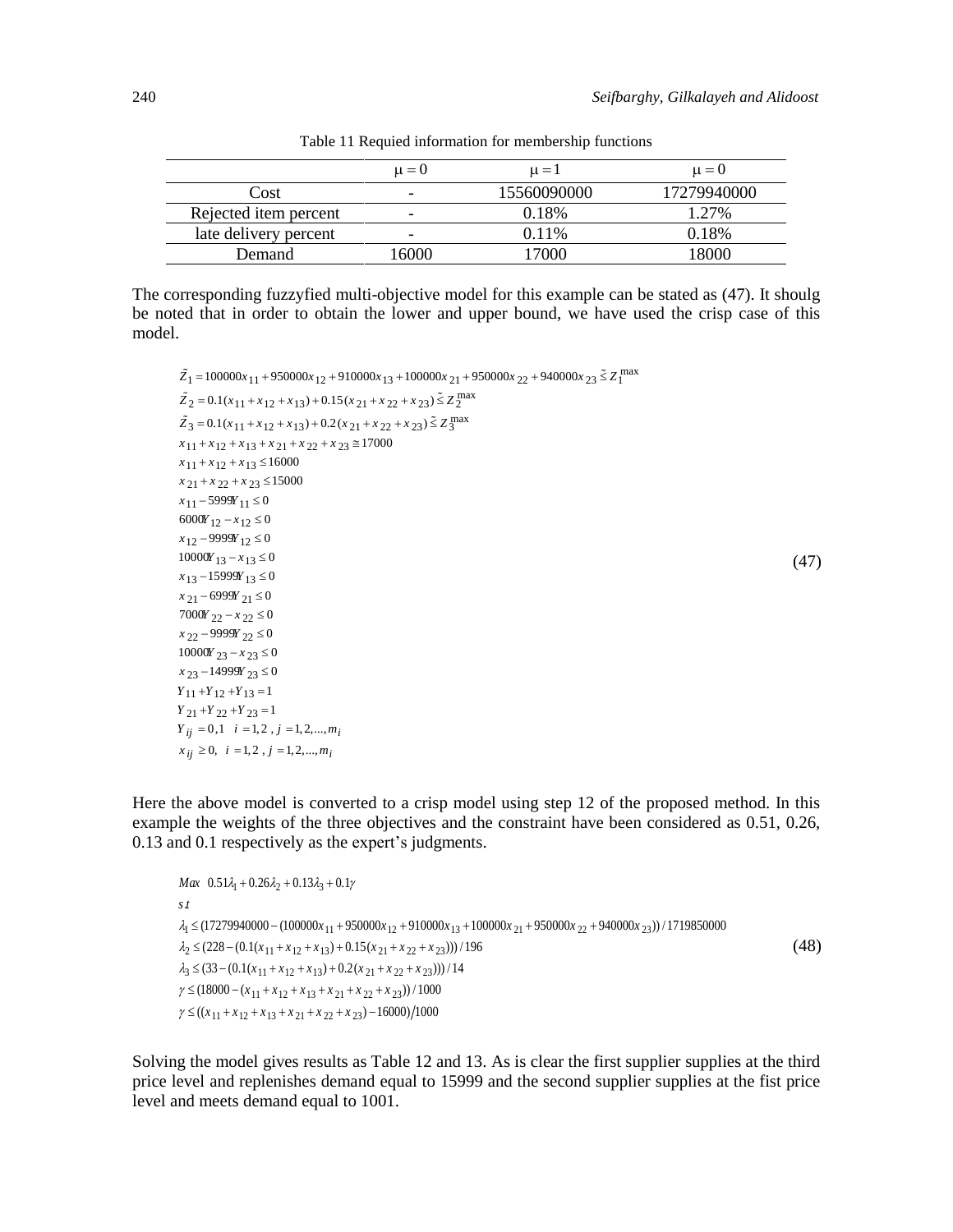| Supplier | The quantity replenished<br>at first price level | The quantity replenished<br>at second price level | The quantity replenished<br>at third price level |
|----------|--------------------------------------------------|---------------------------------------------------|--------------------------------------------------|
|          |                                                  |                                                   | 15999                                            |
|          | 1001                                             |                                                   |                                                  |

Table 12 Each supplier's price level and replenished quantity

Table 13 The optimal value of the objective functions

| Supplier | $Cost(Z_1)$ | Delayed deliveries $(Z_3)$ | Returned items $(Z_2)$ |
|----------|-------------|----------------------------|------------------------|
|          | 1455909000  |                            |                        |
|          | 1001000000  |                            |                        |
| Total    | 2456909000  | ٠ų                         |                        |

### **6. CONCLUSION AND FURTHER RESEARCH**

The supplier selection problem is very important in supply management. Many various objectives and criteria should be considered. The criteria and the objectives can be stated in a crisp or fuzzy manner and can be of different importance. A company should exactly know its requirements and priorities to be able to select suitable suppliers and should have valid information about the suppliers. In this paper a comprehensive model for ranking an arbitrary number of suppliers, selecting a number of them and allocating a quota of an order to them was proposed. The two-stage logarithmic goal programming method for generating weights from interval comparison matrices (Wang et al. (2005)) was used for ranking and selecting the suppliers. A fuzzy multiobjective model was presented for quota allocation to suppliers. A case studey was given and the model was applied. The results showed that the model wotks well and could be employed in many other cases.

Further research could be improving the comprehensive model using other submodels which improve the supplier selection process or quota allocation. As an example using a model for quota allocation in case of multi-priod demand.

### **REFERENCES**

- [1] Amid A.,Ghodsypour S.H., O'Brien C.A. (2006), Fuzzy multiobjective linear model for supplier selection in a supply chain; *International Journal of Production Economics* 104; 394–407.
- [2] Amid A., Ghodsypour S.H., O'Brien C.A. (2008), weighted additive fuzzy multiobjective model for the supplier selection problem under price breaks in a supply chain; *International Journal of Production Economics* 121; 323-332.
- [3] Amy H.I. Lee (2008), A fuzzy supplier selection model with the consideration of benefits, opportunities, costs and risks; *Expert Systems with Applications* 36; 2879-2893.
- [4] Arbel A. (1989), Approximate articulation of preference and priority derivation; *European Journal of Operational Research*; 43317–326.
- [5] Arbel A. (1991), A linear programming approach for processing approximate articulation of preference, in: P. Korhonen, A. Lewandowski, J. Wallenius, (Eds.), Multiple Criteria Decision Support; *Lecture Notes in Economics and Mathematical Systems* 356, Springer, Berlin; 79–86.
- [6] Arbel A., Vargas L.G. (1990), The analytic hierarchy process with interval judgments, in: A. Goicoechea, L. Duckstein, S. Zoints, (Eds.), *9th Internat. Conference on Multiple criteria decision making*, Fairfax, Virginia, Springer, New York; 61–70.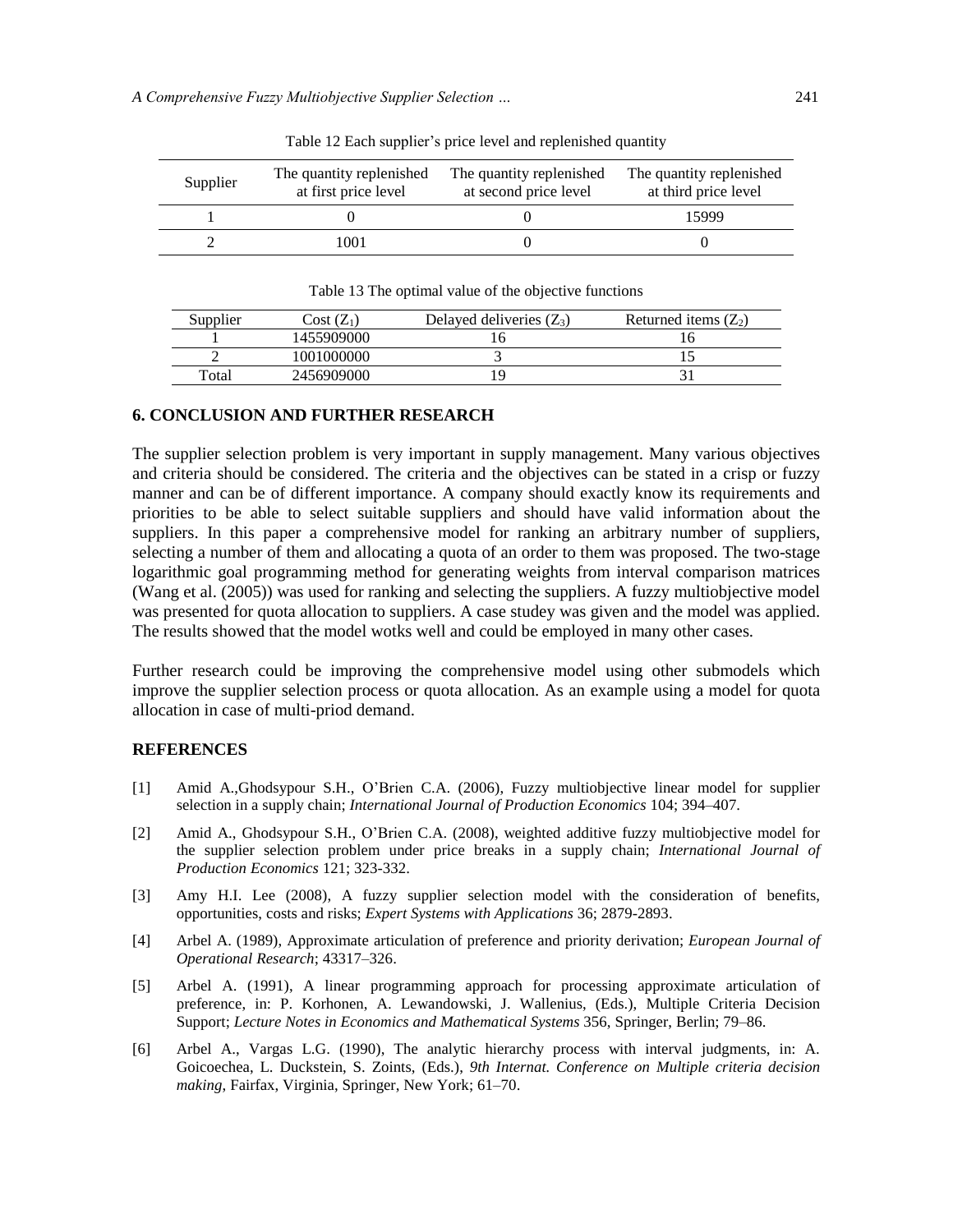- [7] Arbel A., Vargas L.G. (1993), Preference simulation and preference programming: robustness issues in priority deviation; *European Journal of Operational Research* 69; 200–209.
- [8] Bonder C.G. E., deGraan J.G., Lootsma. F.A. (1989), Multicriteria decision analysis with fuzzy pairwise comparisons; *Fuzzy Sets and Systems* 29; 133–143.
- [9] Buckley J.J. (1985), Fuzzy hierarchical analysis; *Fuzzy Sets and Systems* 17; 233–247.
- [10] Buckley J.J., Feuring T., Hayashi Y. (2001), Fuzzy hierarchical analysis revisited; *European Journal of Operational Research* 129; 48–64.
- [11] Conde E., de la Paz Rivera Pérez M.(2010), A linear optimization problem to derive relative weights using an interval judgement matrix; *European Journal of Operational Research* 201(2); 537-544.
- [12] Csutora R., Buckley J.J. (2001), Fuzzy hierarchical analysis: the Lamda–Max method; *Fuzzy Sets and Systems* 120; 181–195.
- [13] Dempsey W.A. (1978), Vendor selection and buying process; *Industrial Marketing Management* 7; 257-267.
- [14] Dickson G.W. (1966), An analysis of vendor selection systems and decisions; *Journal of Purchasing*  $2(1)$ ; 5-17.
- [15] Dopazo E., Ruiz-Tagle M.A. (2009), GP formulation for aggregating preferences with interval assessments; *Lecture Notes in Economics and Mathematical Systems* 618; 47-54.
- [16] Dopazo E., Ruiz-Tagle M., Robles J. (2007), Preference learning from interval pairwise data. A distance-based approach; *Lecture Notes in Computer Science (including subseries Lecture Notes in Artificial Intelligence and Lecture Notes in Bioinformatics)* 4881 LNCS; 240-247.
- [17] Geringer J.M. (1988), Joint venture partner selection: Strategies for develop countries; Westport, Quorum Books.
- [18] Ghodsypour S.H, O'Brien C. (1998), A decision support system for supplier selection using an integrated analytic hierarchy process and linear programming; *International Journal of Production Economics* 56; 199–212.
- [19] Haines L.M. (1998), A statistical approach to the analytic hierarchy process with interval judgments.(I).Distributions on feasible regions; *European Journal of Operational Research* 110; 112– 125.
- [20] Hong G.H., Park S.C., Jang D.S., Rho H.M. (2005), An effective supplier selection method for constructing a competitive supply relationship; *Expert Systems with Applications* 28; 629–639.
- [21] Islam R., Biswal M.P., Alam S.S. (1997), Preference programming and inconsistent interval judgments; *European Journal of Operational Research* 97; 53–62.
- [22] Kaslingam R., Lee C. (1996), Selection of vendors a mixed integer programming approach; *Computers and Industrial Engineering* 31; 347–350.
- [23] Kress M. (1991), Approximate articulation of preference and priority derivation—A comment; *European Journal of Operational Research* 52; 382–383.
- [24] Kumar M., Vrat P., Shankar R. (2004), A fuzzy goal programming approach for vendor selection problem in a supply chain; *Computers and Industrial Engineering* 46; 69–85.
- [25] Kumar M., Vrat P., Shankar R. (2006), A fuzzy programming approach for vendor selection problem in a supply chain; *International Journal of Production Economics* 101; 273–285.
- [26] Lee A.H.I. (2009), A fuzzy AHP evaluation model for buyer–supplier relationships with the consideration of benefits, opportunities, costs and risks; *International Journal of Production Research* 47; 4255-4280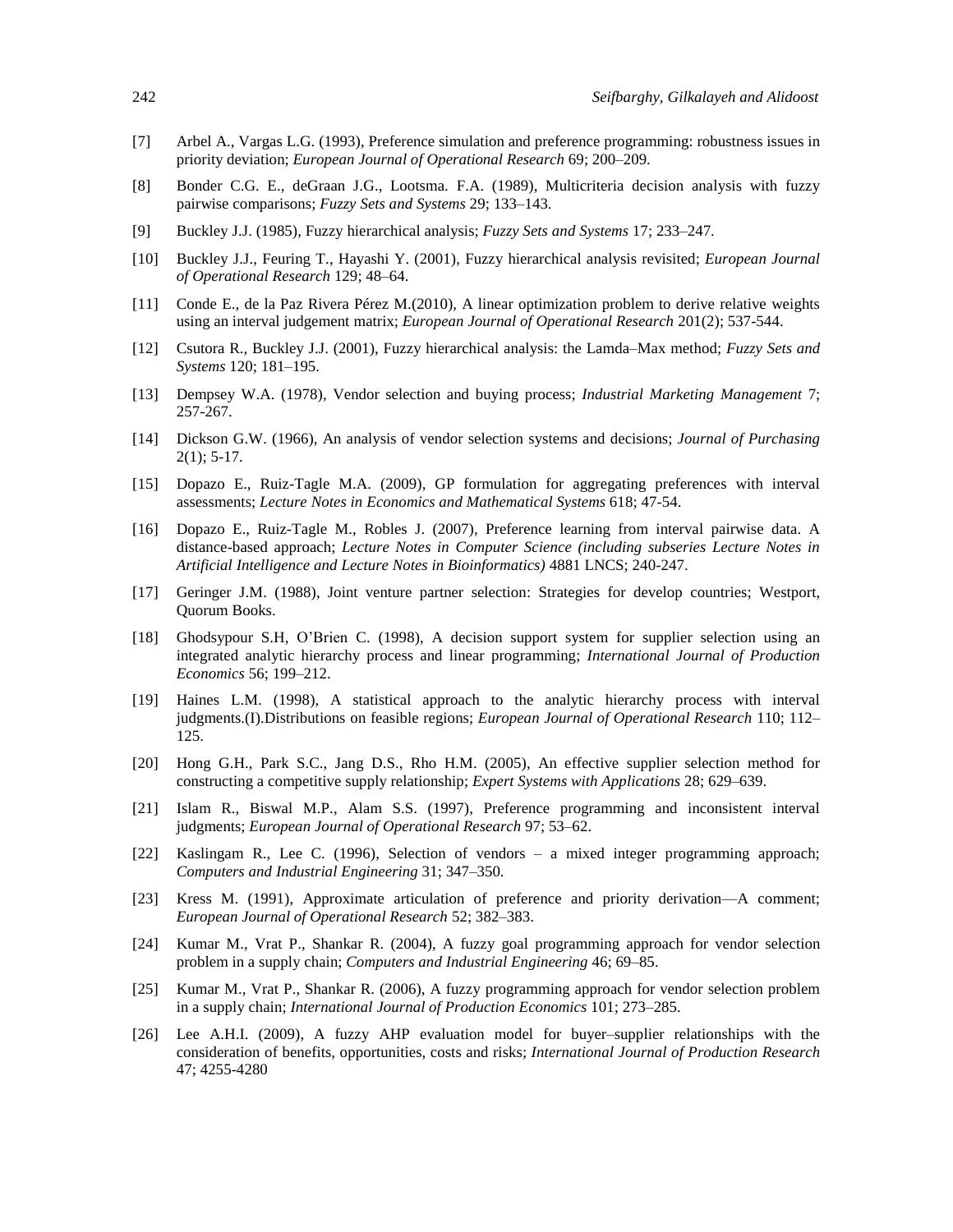- [27] Leung L.C., Cao D. (2000), On consistency and ranking of alternatives in fuzzy AHP; *European Journal of Operational Research* 124; 102–113.
- [28] Lewis J.D. (1990), Partnership for profit: structuring and managing strategic alliance; The Free Press, New York.
- [29] Lin C.-W.R., Chen H.-Y. S. (2004), A fuzzy strategic alliance selection framework for supply chain partnering under limited evaluation resources; *Computers in Industry* 55; 159–179.
- [30] Liu F.-H.F, Hai H.L. (2005), The voting analytic hierarchy process method for selecting supplier; *International Journal of Production Economics* 97; 308–317.
- [31] Lorange P., Roos J., Bronn P.S. (1992), Building successful strategic alliances; *Long Range Planning*  $25(6)$ ; 10–17.
- [32] Mikhailov L. (2002), Fuzzy analytical approach to partnership selection in formation of virtual enterprises; *Omega: International Journal of Management Science* 30; 393–401.
- [33] Mikhailov L. (2003), Deriving priorities from fuzzy pairwise comparison judgments; *Fuzzy Sets and Systems* 134; 365–385.
- [34] Mikhailov L. (2004), Group prioritization in the AHP by fuzzy preference programming method; *Comput. Oper. Res* 31; 293–301.
- [35] Moreno-Jiménez. J.M. (1993), A probabilistic study of preference structures in the analytic hierarchy process within terval judgments; *Math. Comput. Modeling* 17 (4/5); 73–81.
- [36] Muralidharan C., Anantharaman N., Deshmukh S.G. (2002), A multi-criteria group decisionmaking model for supplier rating; *Journal of Supply Chain Management* 38(4); 22–33.
- [37] Narasimahn R. (1983), An analytical approach to supplier selection; *Journal of Purchasing and Materials Management* 19(4); 27–32.
- [38] Nydick R.L., Hill R.P. (1992), Using the analytic hierarchy process to structure the supplier selection procedure; *Journal of Purchasing and Materials Management* 25(2); 31–36.
- [39] Partovi F.Y., Burton J., Banerjee A. (1989), Application of analytic hierarchy process in operations management; *International Journal of Operations and Production Management* 10(3); 5–19.
- [40] Ravindran A.R., Bilsel R.U., Wadhwa V., Yang T. (2010), Risk adjusted multicriteria supplier selection models with applications; *International Journal of Production Research* 48(2); 405-424.
- [41] Saaty R.W. (2003), Decision making in complex environment: The analytic hierarchy process (AHP) for decision making and the analytic network process (ANP) for decision making with dependence and feedback; Pittsburgh, Super Decisions.
- [42] Saaty T.L., Vargas L.G. (1987), Uncertainty and rank order in the analytic hierarchy process; *European Journal of Operational Research* 32 ; 107–117.
- [43] Saaty T.L. (2004), Fundamentals of the analytic network processmultiple networks with benefits, opportunities, costs and risks; *Journal of Systems Science and Systems Engineering* 13(3); 348–379.
- [44] Salo A., Hämäläinen R.P. (1992), Processing interval judgments in the analytic hierarchy process, in: A. Goicoechea, L. Duckstein, S. Zoints, (Eds.); *Proc. 9th Internat. Conference on Multiple Criteria Decision Making*; Fairfax, Virginia, Springer, NewYork; 359–372.
- [45] Salo A., Hämäläinen R.P. (1995), Preference programming through approximate ratio comparisons, *European Journal of Operational Research* 82; 458–475.
- [46] Van Laarhoven P.J.M., Pedrycz W. (1983), A fuzzy extension of Saaty's priority theory; *Fuzzy Sets and Systems* 11; 229–241.
- [47] Wang Y.M., Chin K.S. (2006), An eigenvector method for generating normalized interval and fuzzy weights; *Applied Mathematics and Computation* 181(2); 1257-1275.